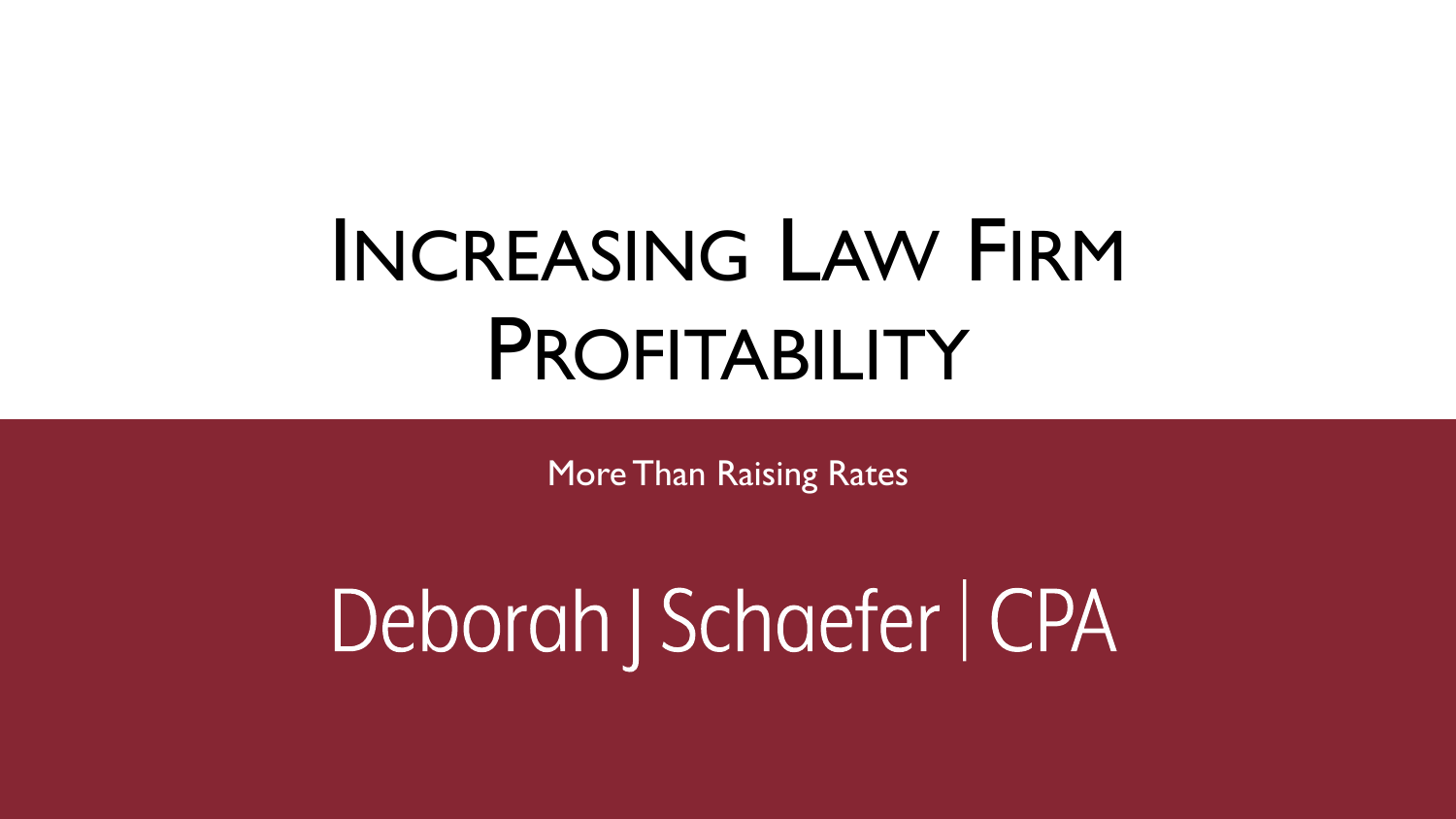#### AGENDA

UNDERSTANDING FIRM PROFITABILITY

UNDERSTANDING THE INCOME STATEMENT (P&L)

INCREASING PROFIT BY INCREASING INCOME

INCREASING PROFIT BY DECREASING EXPENSES



MATTER PROFITABILITY

MANAGING TIMEKEEPER PRODUCTIVITY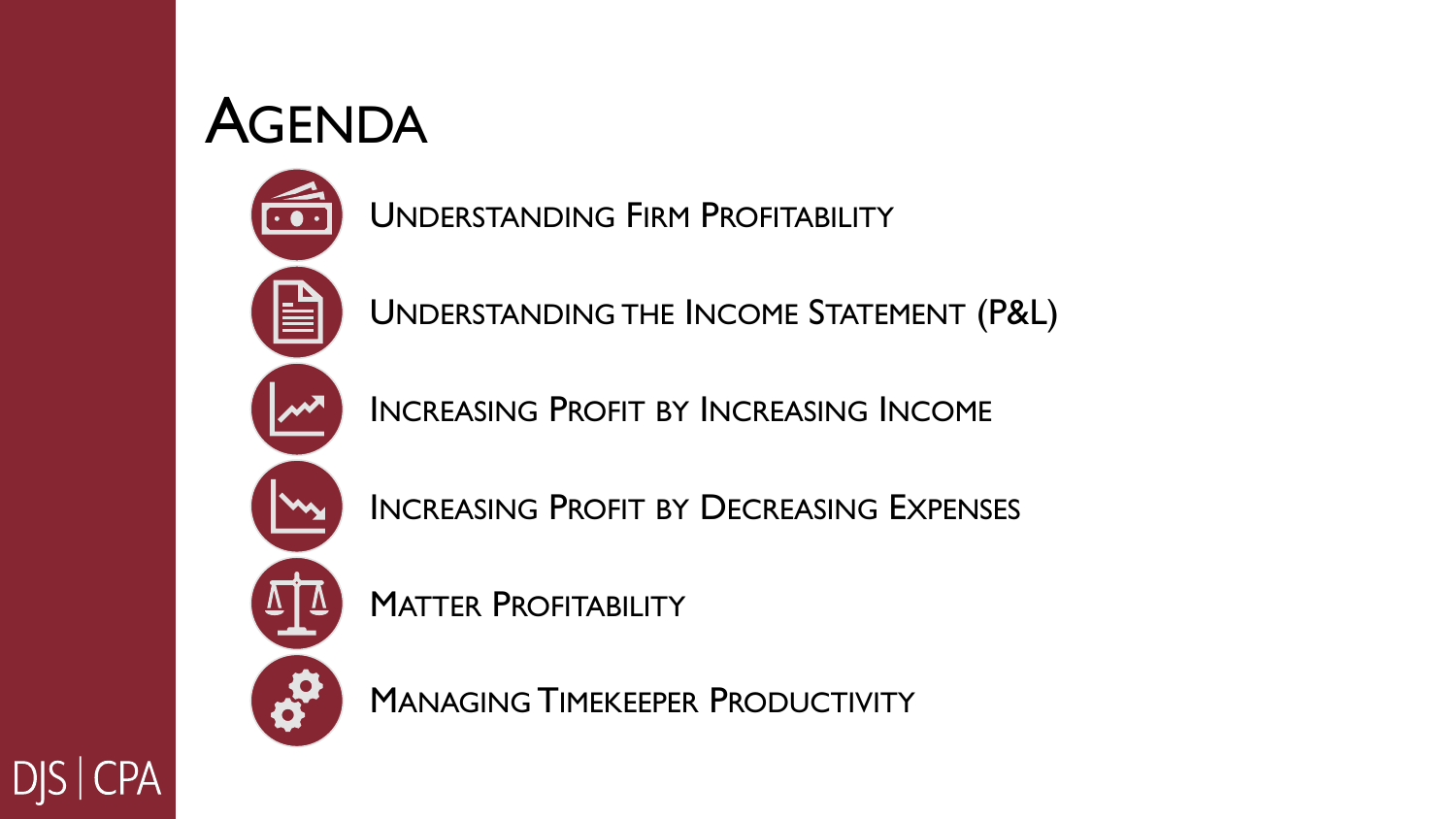## WHERE DOES PROFIT COME FROM?

- Income (Money Received)
- Cost of the Case
	- Lawyers Time
	- Client Cost Paid



*Income – Cost of the Case = Gross Profit*

*Gross Profit – Overhead = Net Profit/Income*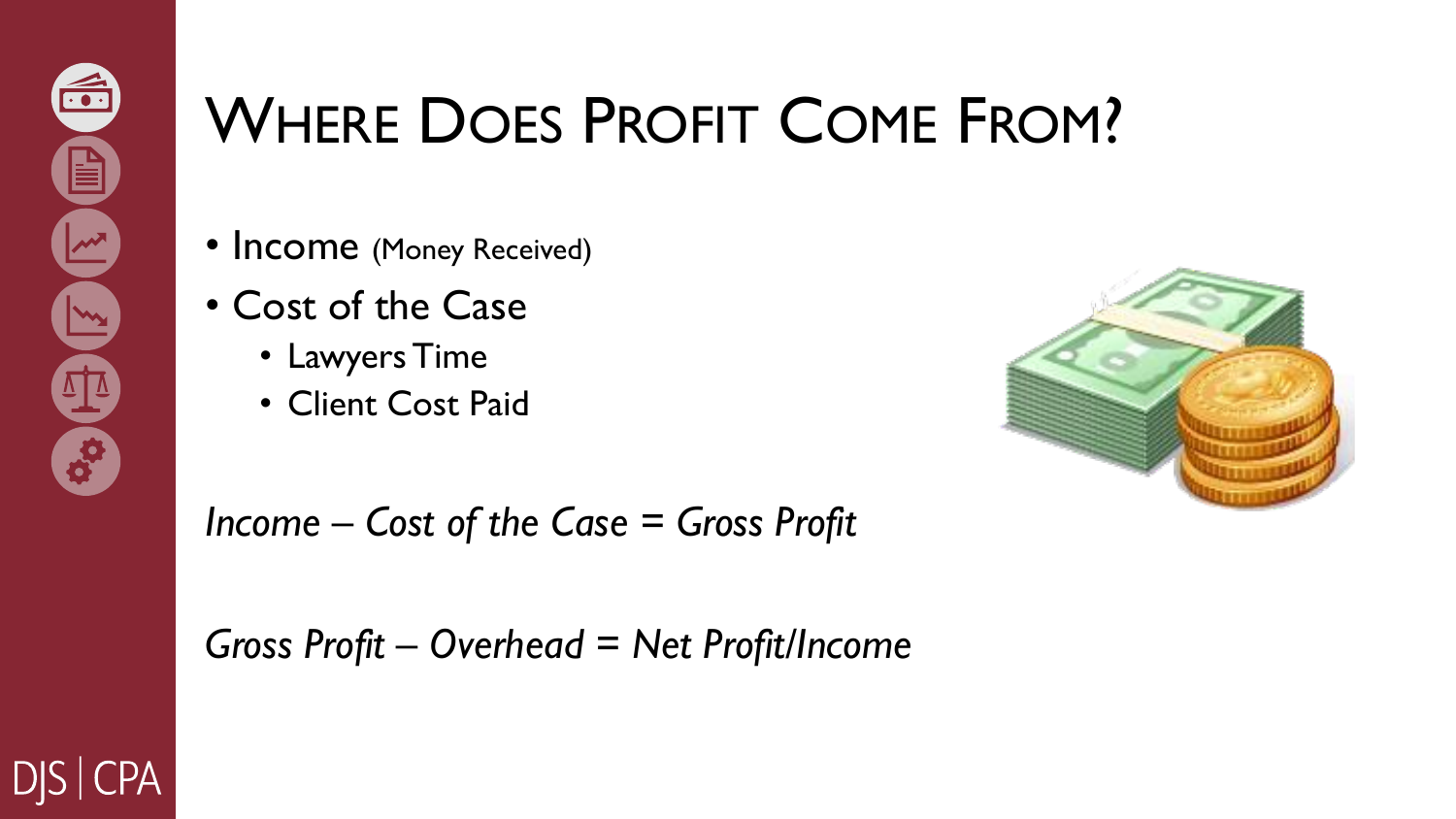## *R.U.L.E.S.* OF LAW FIRM PROFITABILITY

#### *R*ealization of billing rates

• How much is ultimately collected" versus the "effort expended

#### *U*tilization of attorneys

• How timekeepers use time on billable vs. non-billable activities

#### *L*everage of lawyers

• Ratio of associates or non-equity partners to equity partners in the firm

#### *E*xpense control

• A planning process or budget that supports a firm's goals

#### *S*peed of billings and collections

• Gap between time charges incurred and date payment is received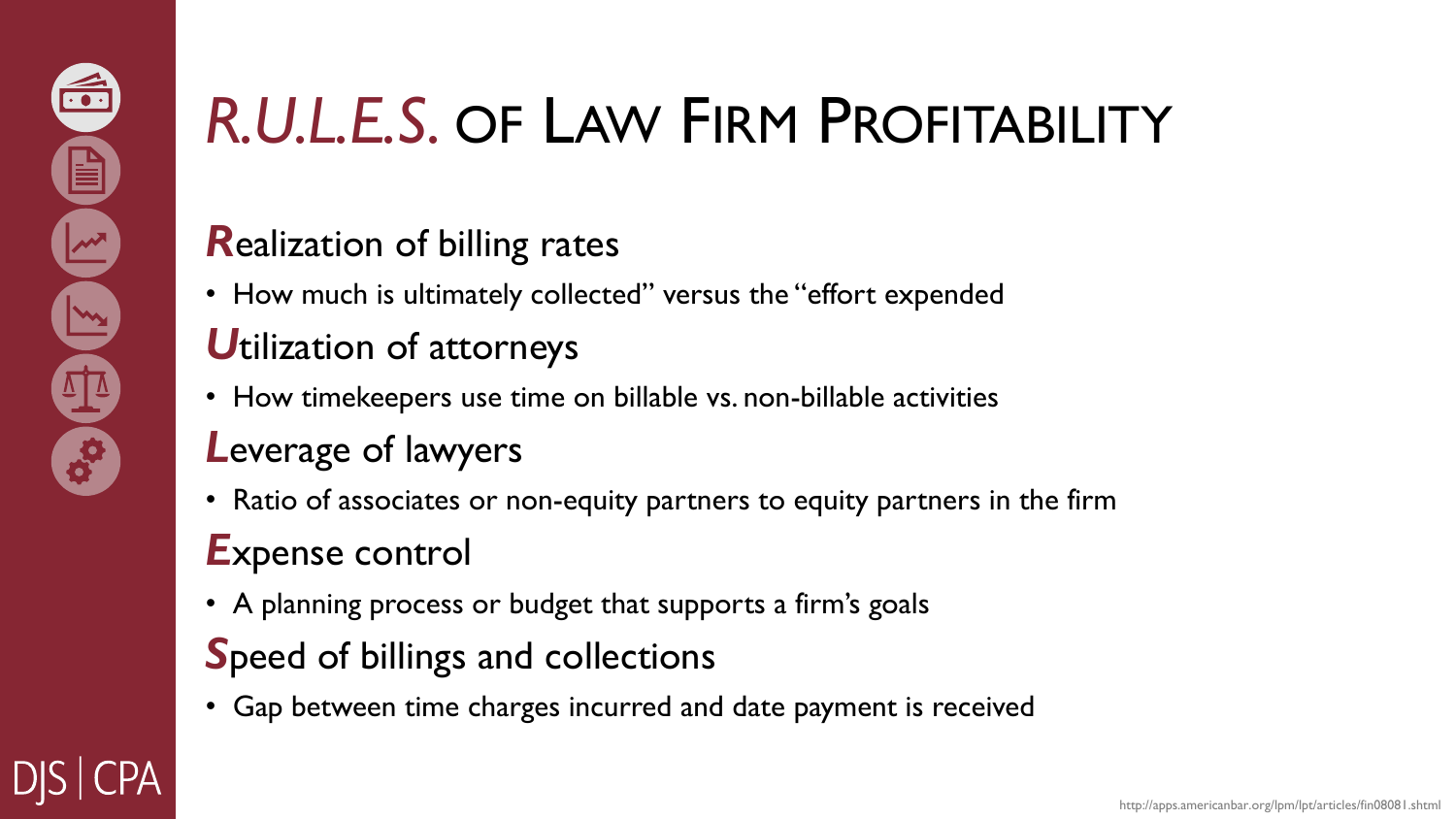## IMPORTANT NOTES ABOUT FIRM PROFITABILITY

- *Remember:* The Income Statement shows the financial profitability of the entire firm, not individual attorneys, matters, etc.
- Recording profit at the end of a fiscal year does not mean that every matter was profitable
- Analyzing profits on a matter by matter basis can help refine and manage the net profit of a firm
- Timekeeper productivity should be evaluated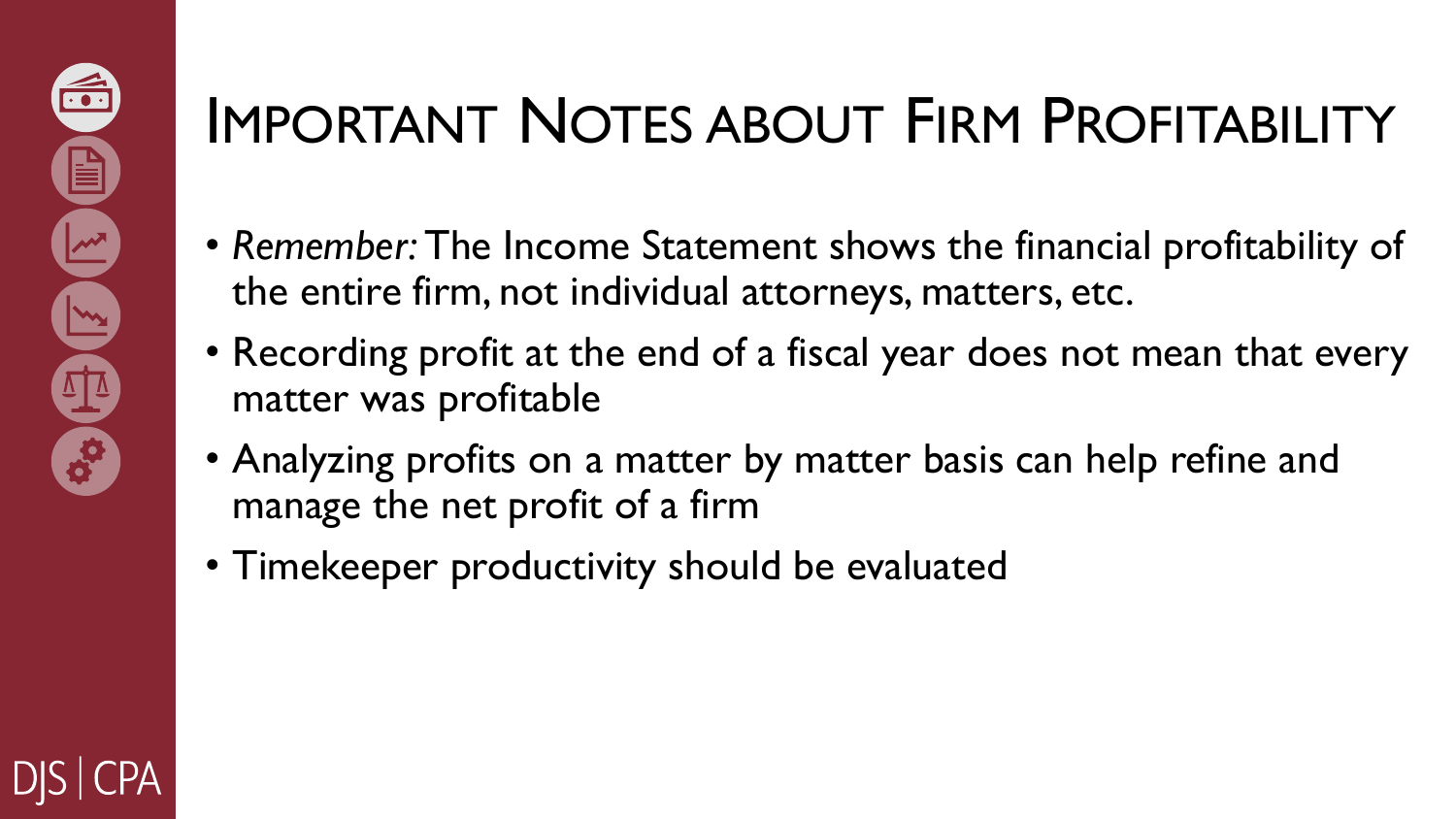## USEFUL FINANCIAL STATEMENTS

- While all financial statements provide information about the operations of your firm, there are some that will easily help you track income and expenses
- Income Statement
	- Budgeted vs. Actual Income Statements
	- Previous Fiscal Years to Current Fiscal Year
- Balance Sheet
	- Own, Owe, Investment
- Detailed General Ledger
	- Master set of accounts detailing all financial transactions within a firm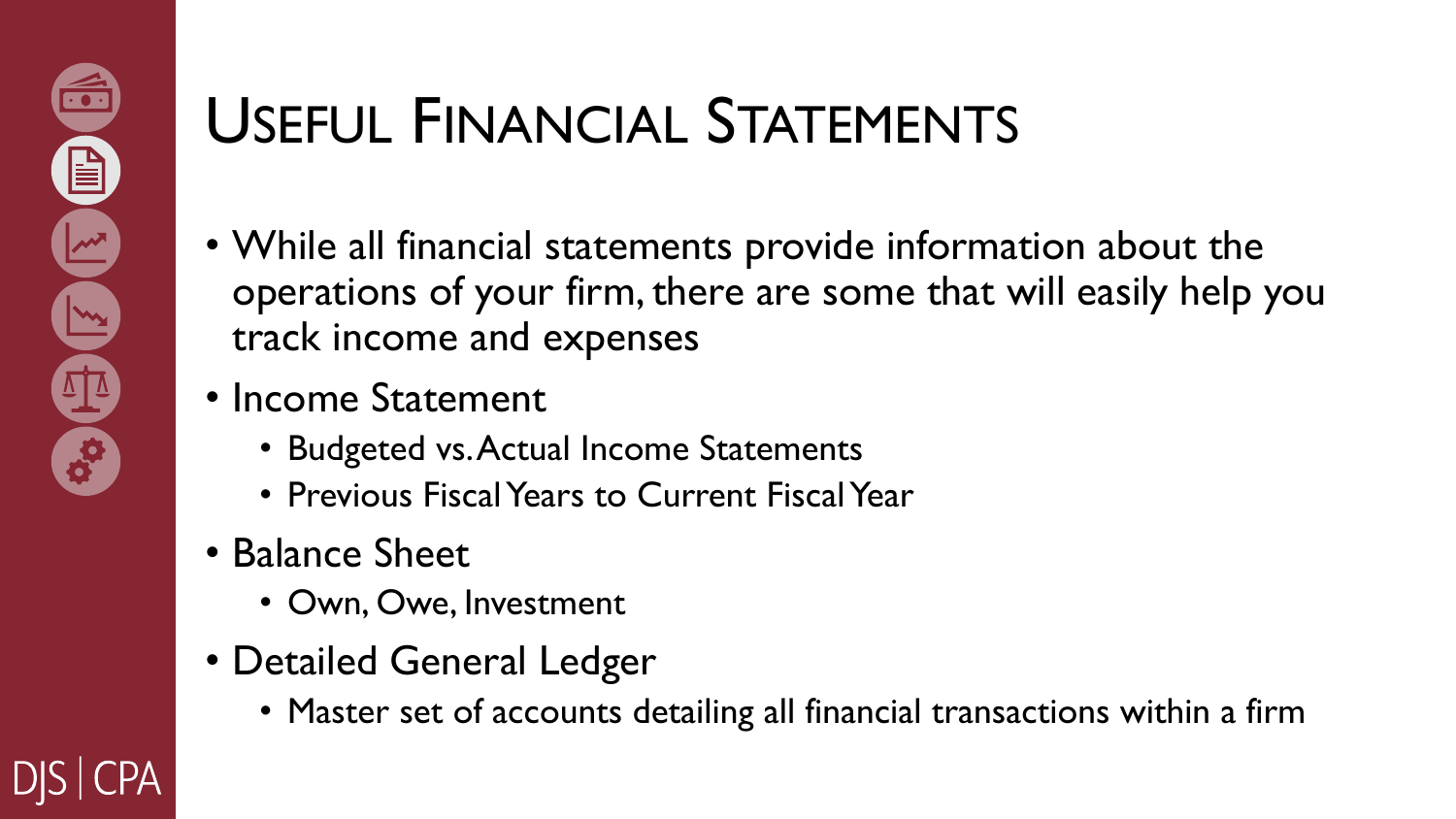## INCOME (PROFIT AND LOSS) STATEMENT

- The Income (P&L) Statement is a financial report that summarizes revenues, costs, and expenses incurred during a specific period
	- Income (revenue) received less expenses
	- Based on one year (fiscal vs. calendar)
	- Compare years
	- **Budget**



[This Photo](http://dollarsandsense.sg/3-ways-companies-financial-statements-could-be-manipulated-to-attract-investors/) by Unknown Author is licensed under [CC BY-NC-ND](https://creativecommons.org/licenses/by-nc-nd/3.0/)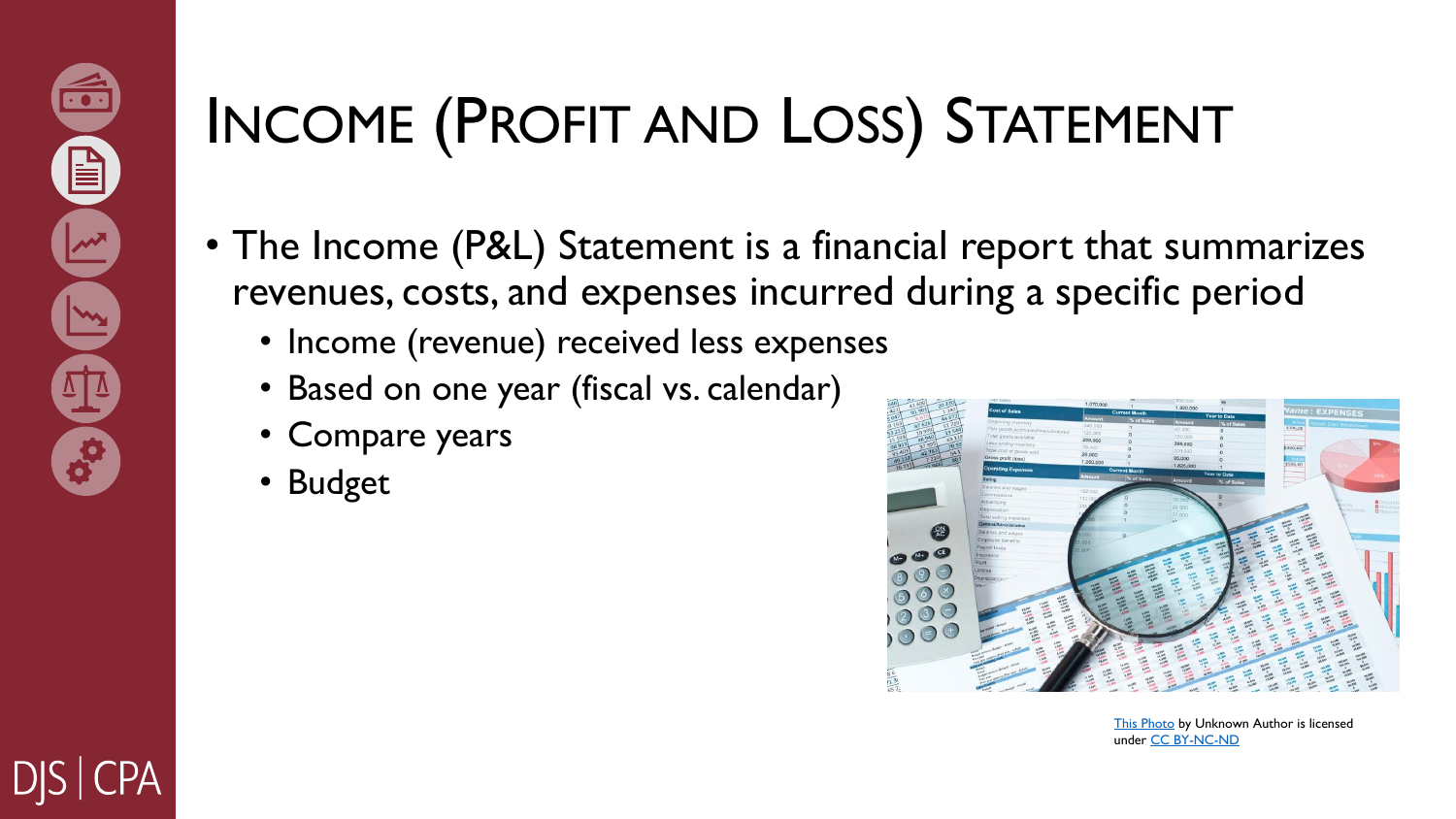## EXAMPLE INCOME STATEMENT

|                                   | <b>Fiscal Year Ending</b><br>12/31/18 |              |
|-----------------------------------|---------------------------------------|--------------|
| Total Income                      |                                       | \$214,077.22 |
|                                   | \$                                    | 91,489.87    |
| <b>Payroll Expenses</b>           |                                       |              |
| <b>Employee Benefits Expenses</b> | \$                                    | 28,730.46    |
| Total Payroll & Benefits Expenses | \$                                    | 120,220.33   |
| Total Firm Overhead Expenses      | \$                                    | 31,447.95    |
| <b>Total Expenses</b>             | \$                                    | 151,668.28   |
|                                   |                                       |              |
| <b>Total Net Income.</b>          |                                       | 62,408.94    |

**DJS CPA**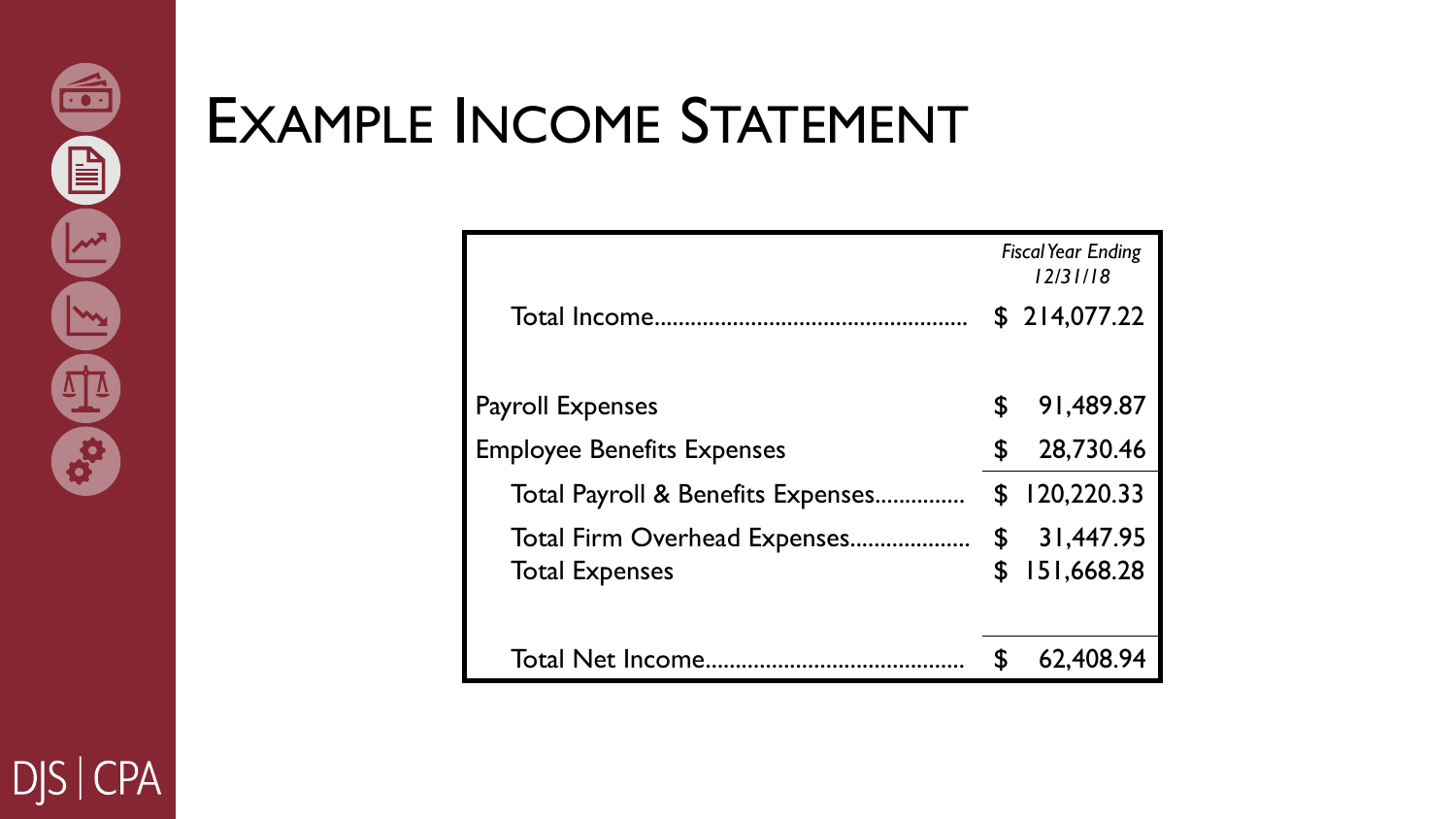## WHAT IS INCLUDED IN THE INCOME STATEMENT?

- Income (Fees)
	- Payments received from clients
	- All payments must be received before matter profitability can be determined
		- Interim profitability can be identified but cannot be used as a gauge for final outcome

#### • Retainers

- Are retainers considered income?
- Defined in client engagement letter
- Where is the retainer deposited?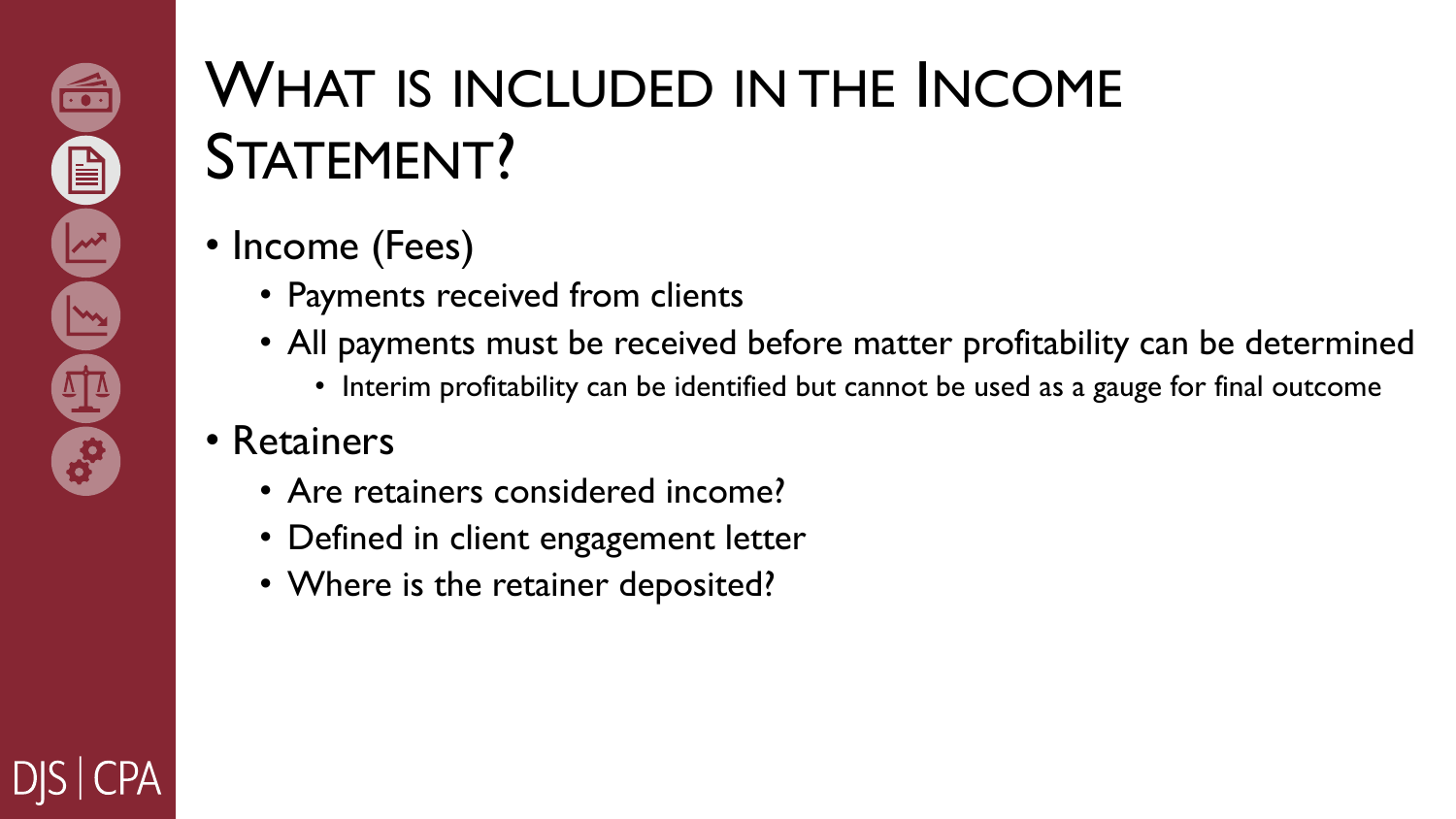#### HOW TO INCREASE PROFIT

1) Increase Income

## 2)Reduce Expenses



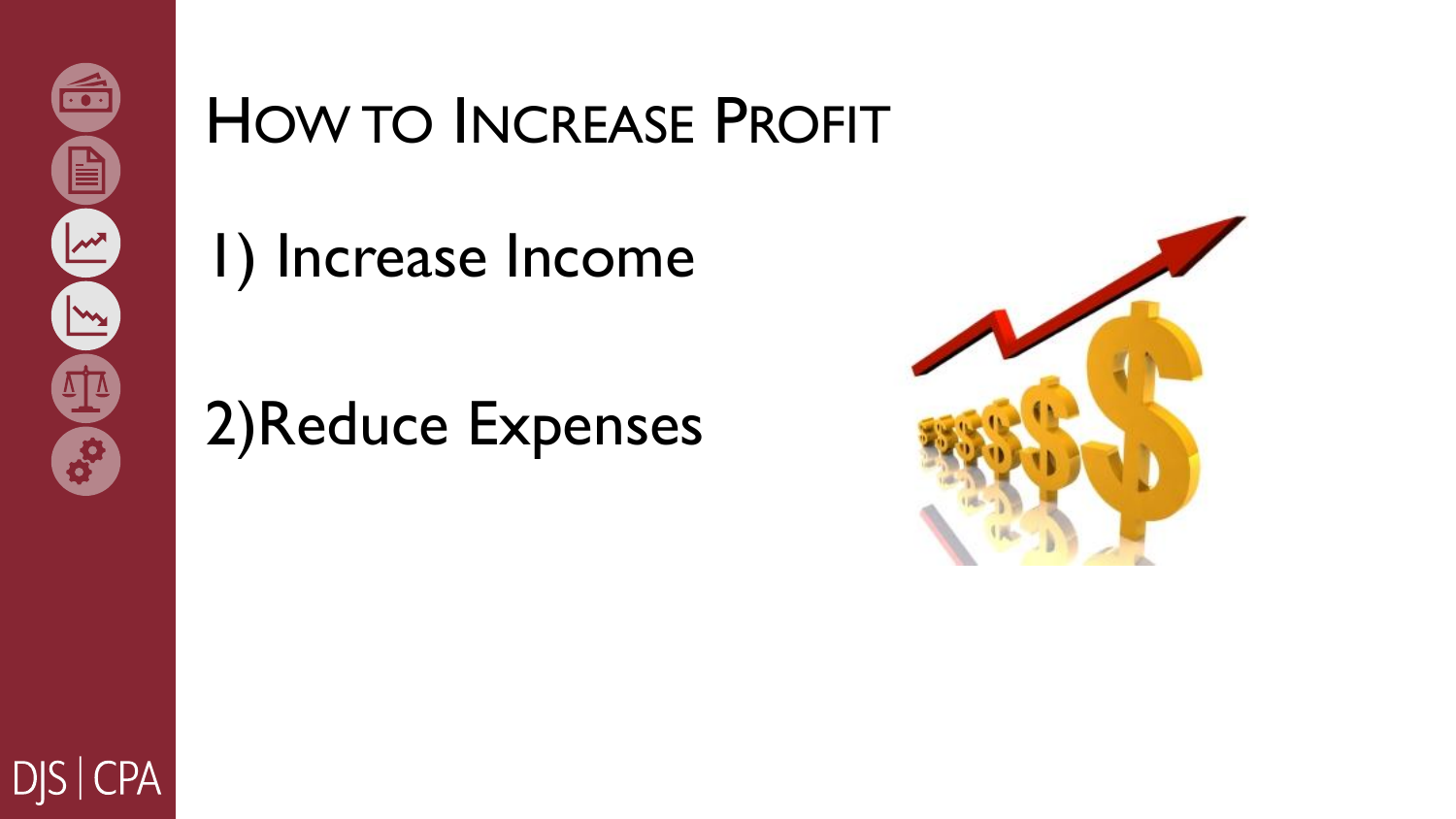## INCREASING PROFIT BY INCREASING INCOME

- Evaluate Rates
- Evaluate Billing Process
	- Timeliness
	- Efficiency
	- Capturing Time
	- Client Cost Reimbursement

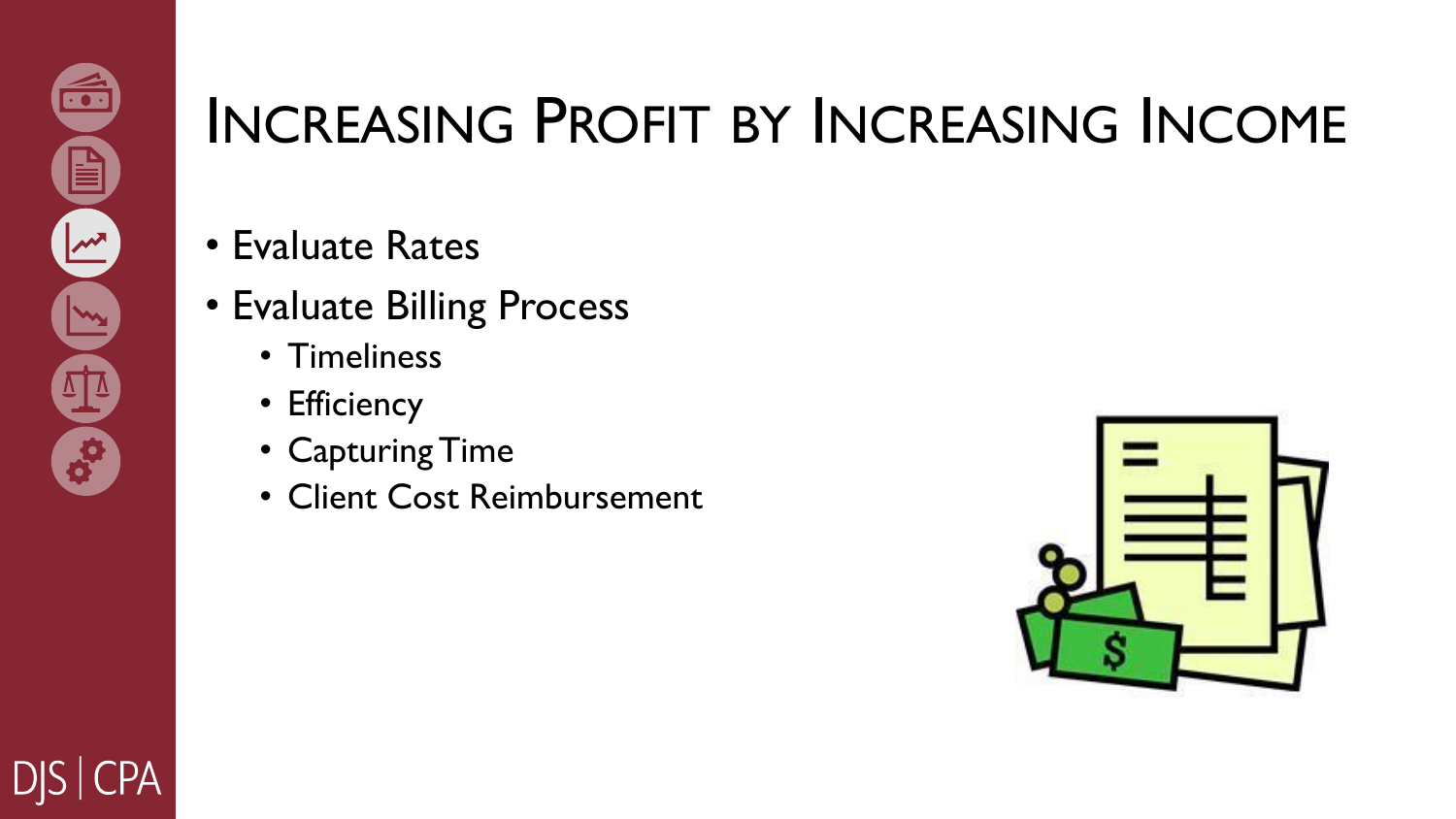### MANAGING INCOME

- Lawyer Productivity
	- Hours Worked vs. Billed
	- Billed vs. Collected
	- Write Offs, Courtesy Discounts
		- Electronic Billing Adjustments
		- Reason for Write offs/Adjustments
	- Non-Billable Work

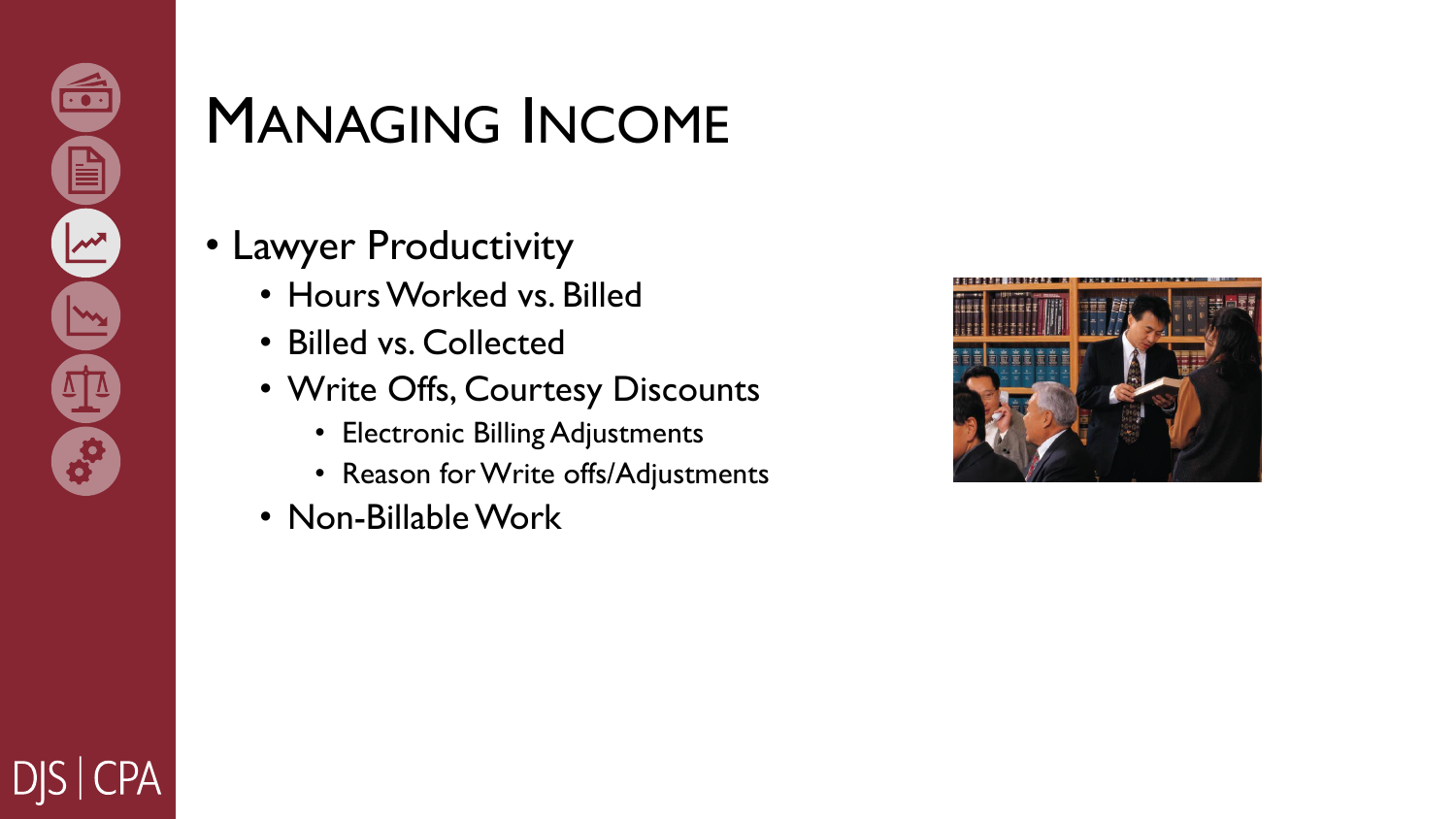### MANAGING INCOME

#### Increase Billable Hours

- Increase timekeeper efficiency
- Analyze fixed fee cases Record time for these matters Compare time spent to fixed fee amounts Adjust fixed fees
- Record Time in an accurate and
- timely manner
	- If time is entered each day more will be recovered Create Budgets

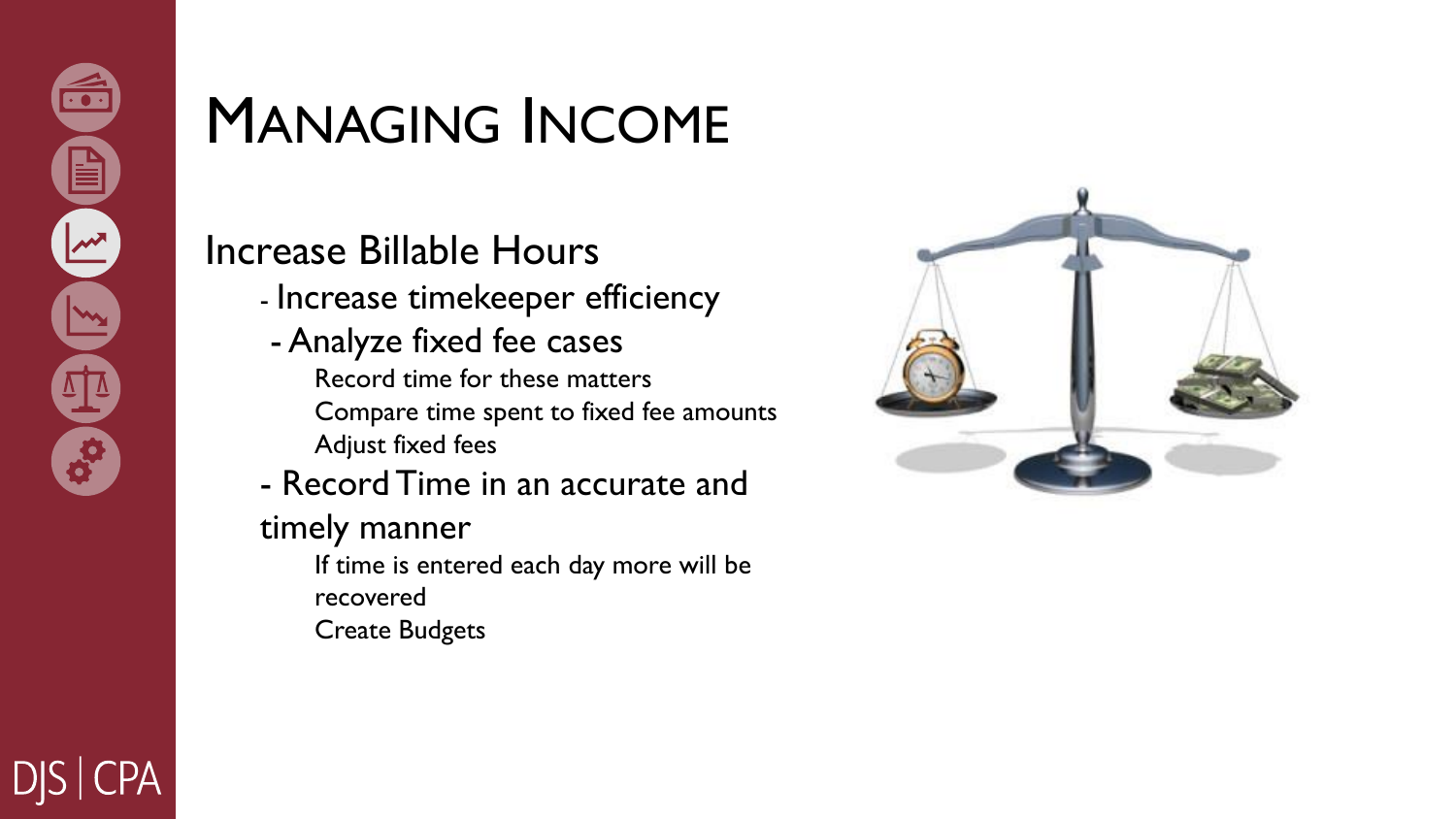### MANAGING INCOME

- Difficult to obtain information about billing from Manual System
- Time and Billing software should be able to produce required reports

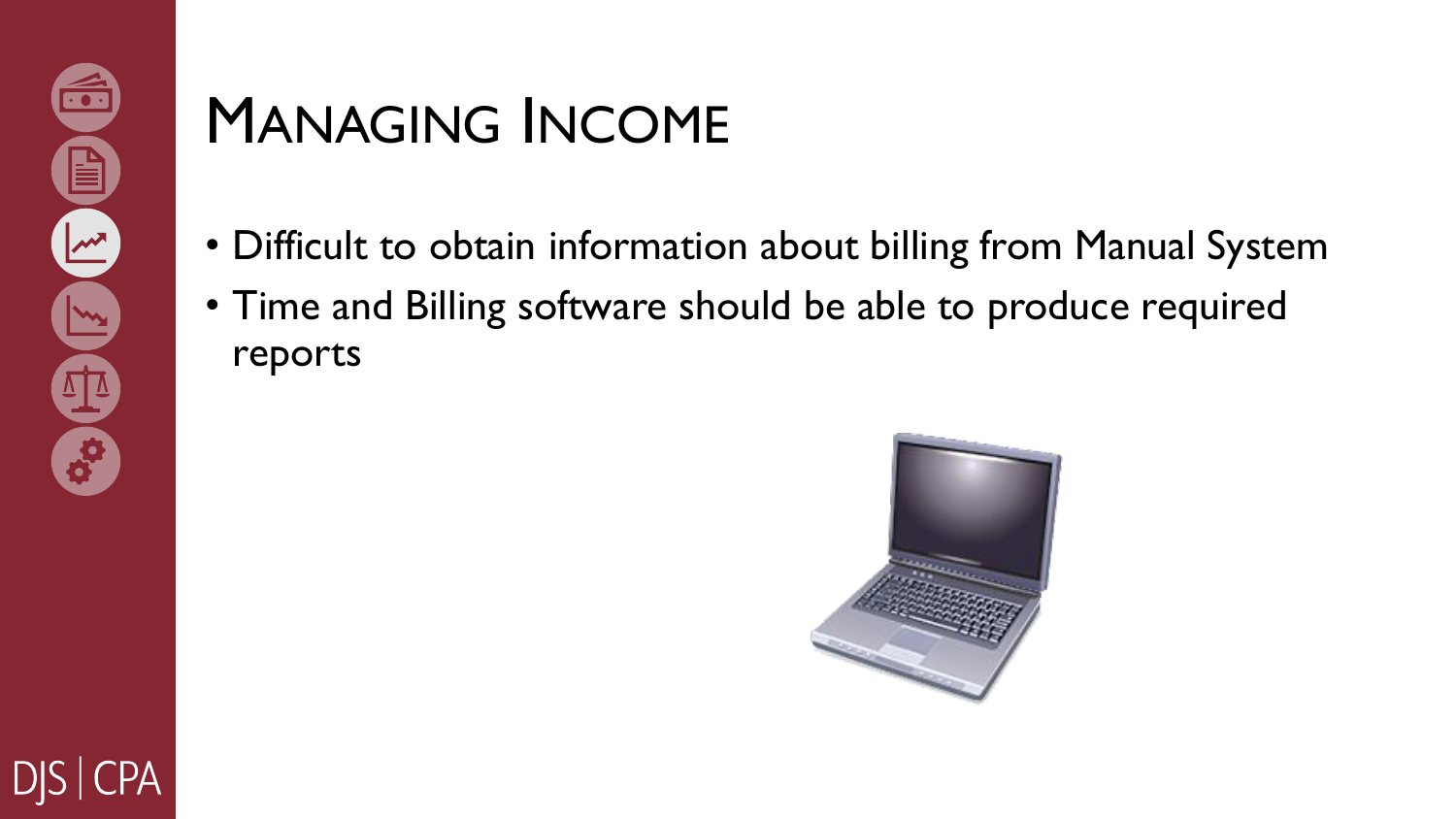## INCREASING PROFIT BY REDUCING EXPENSES

- Payroll is firm's largest expense
	- How productive are your time keepers?
	- How much money do they earn for the firm?
	- Are you giving them the tools they need to be more productive?
- Overhead is a firm's second largest expense
	- Rent
	- Do you have the best contracts for all services (Phone, IT, Internet, etc.)?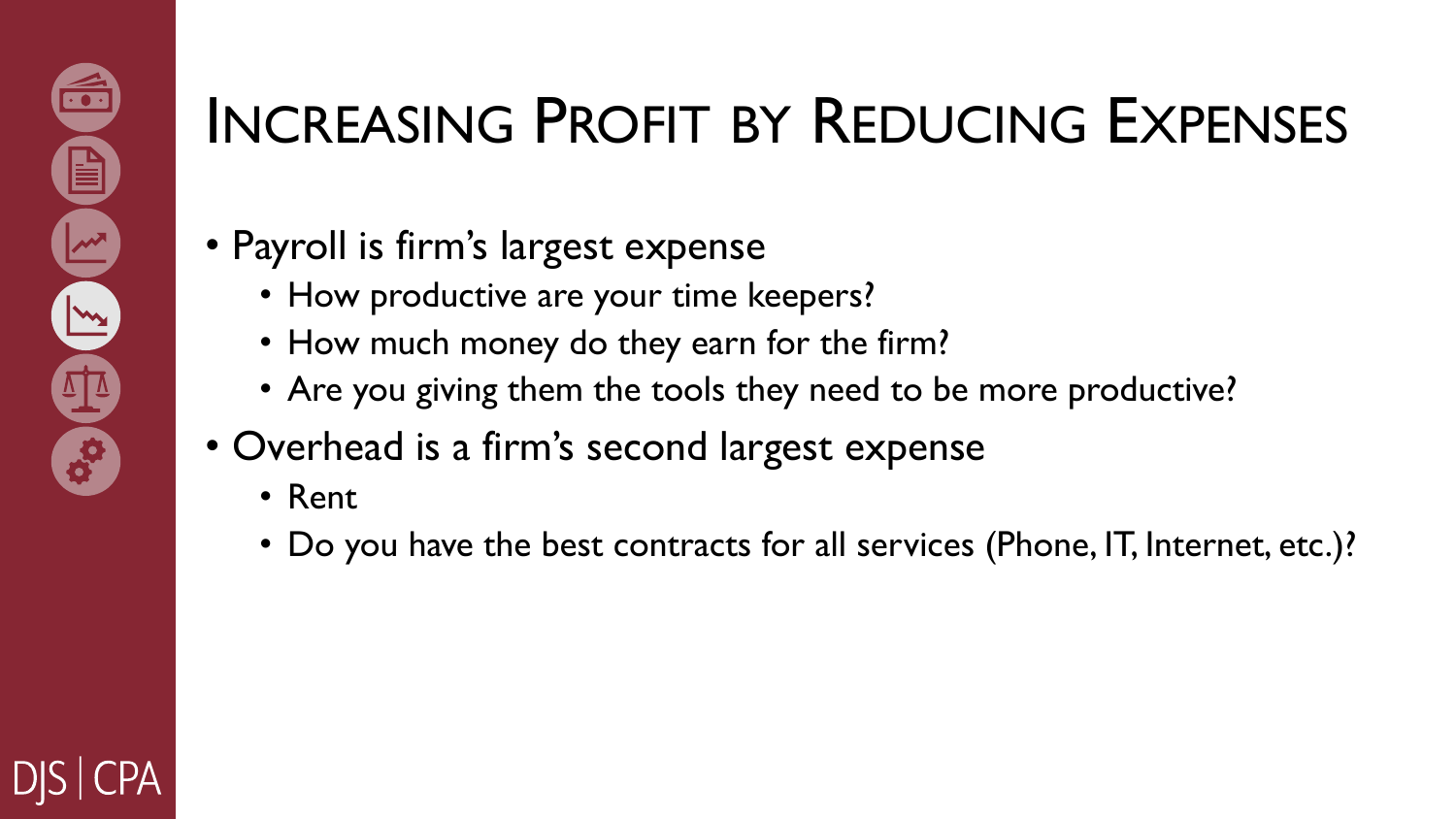## ANALYZING OVERHEAD EXPENSES

#### • Control Spending (Overhead)

• Analyze overhead expenditures on a regular and timely basis

VS

- Fixed Overhead: (*Costs that do not vary as a result of changes in activity)*
	- Rent
	- **Equipment Leases**

• Variable Overhead: (*Costs that vary as a result of changes in activity)*

- Trips
- Conferences
- Meals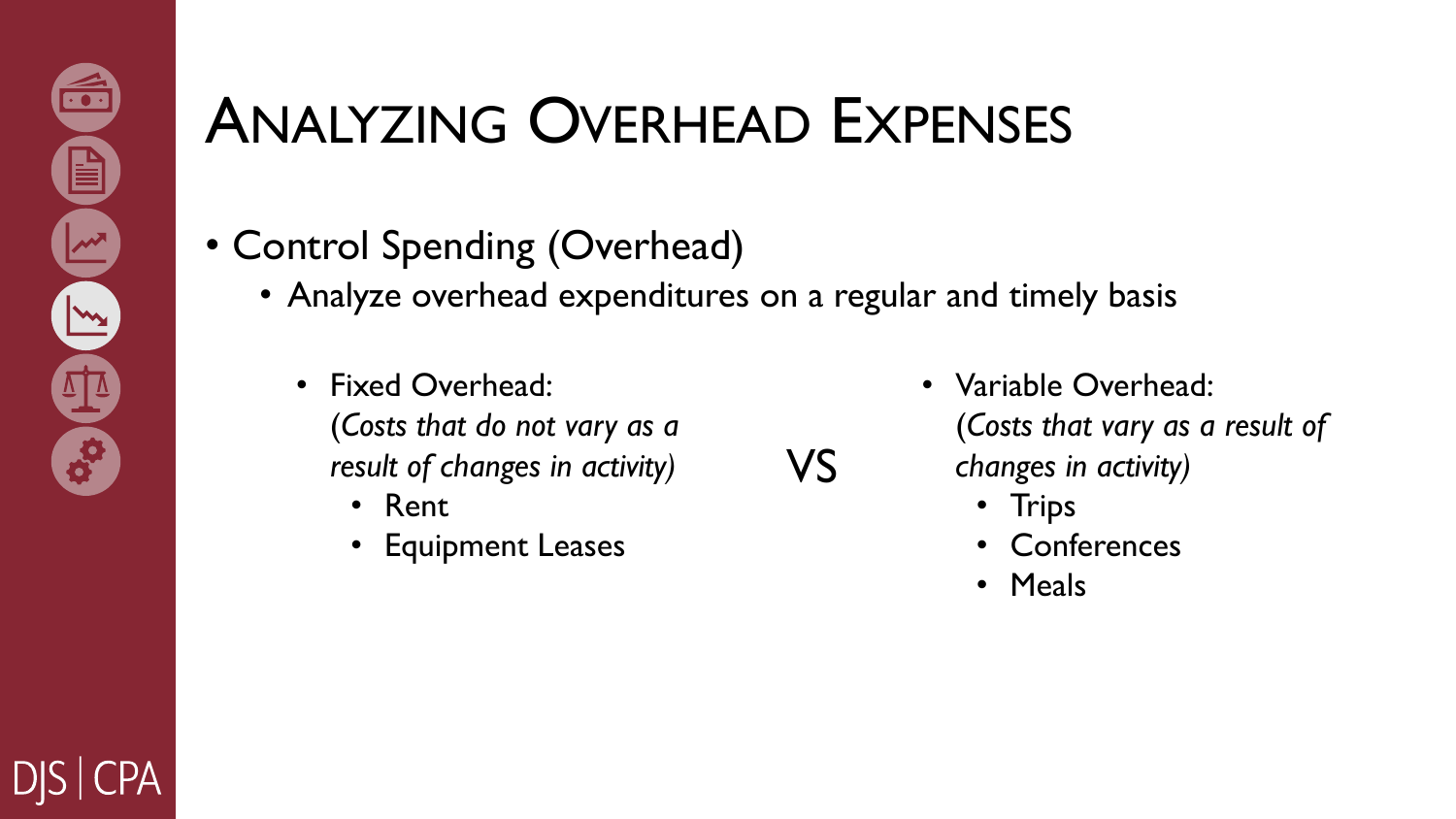## OTHER WAYS TO REDUCE EXPENSES

#### • Control Spending Details

- Ensure proper accounting classifications
- Chart of Accounts
- By Partner
- By Practice Area
- By Spending Classification
- Compare Monthly Expenses
	- Waiting until FYE Too Late

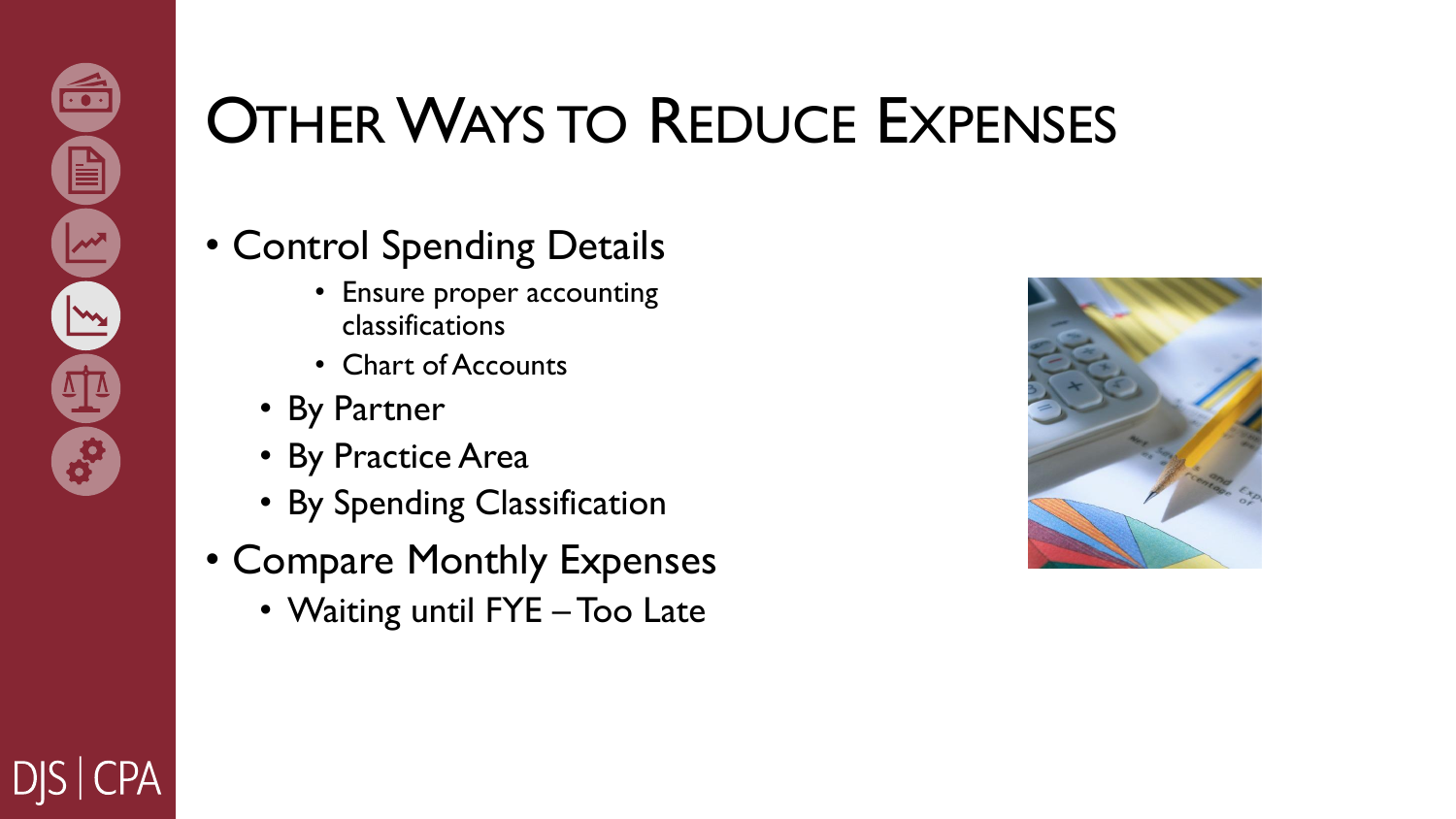## OTHER WAYS TO REDUCE EXPENSES

#### • Budgeting

- Compare Budget to Actual Monthly
- Recording Payroll Expenses
	- Include all related costs
		- Health Insurance
		- Payroll Taxes, FUI, SUI, Medicare, Social Security
		- Matching 401k, Pension

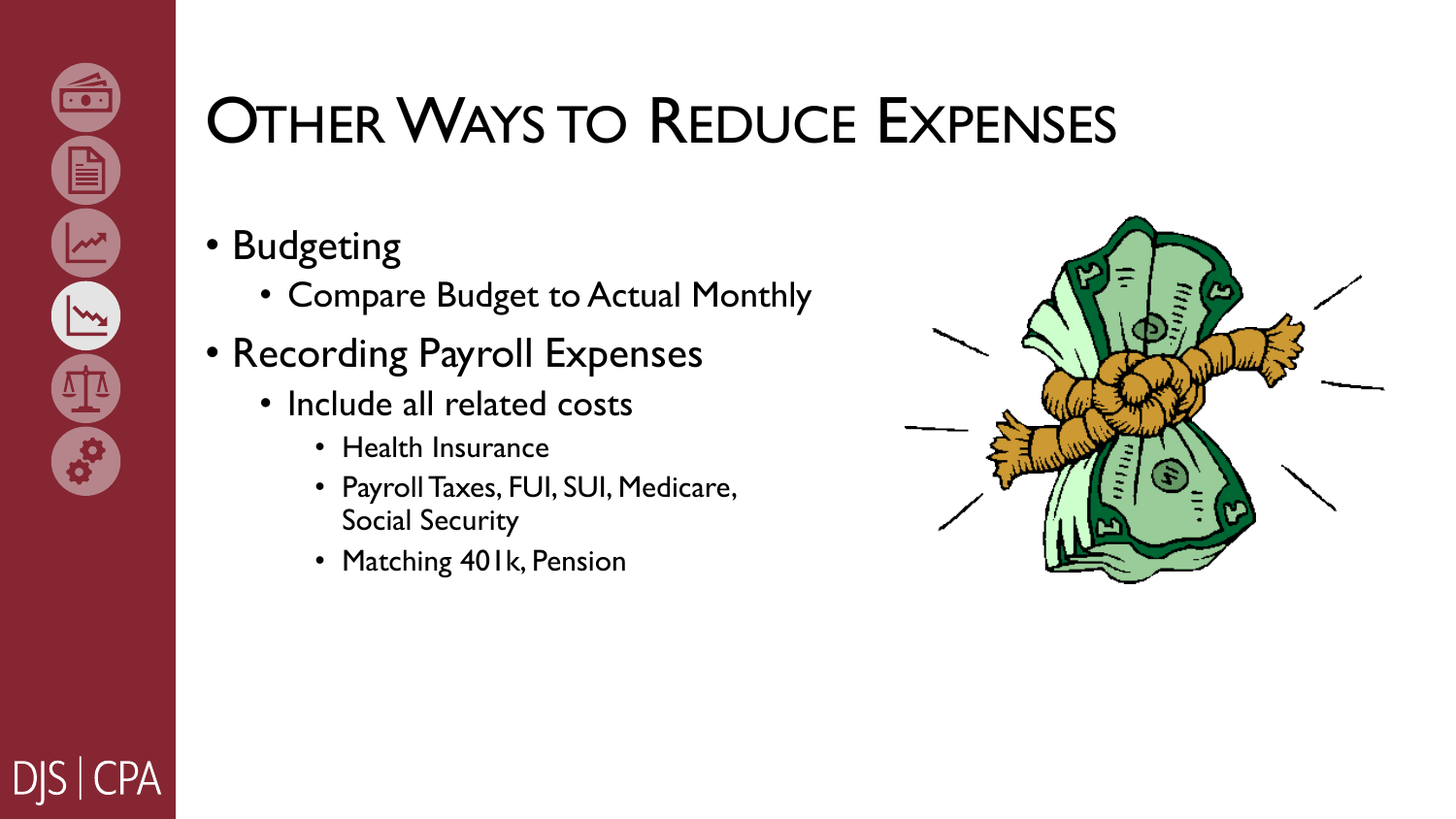## OTHER WAYS TO REDUCE EXPENSES

- Use Financial statements to Identify Spending Trends
- Compare past years to **Current**
- Analyze Expenses Against Income

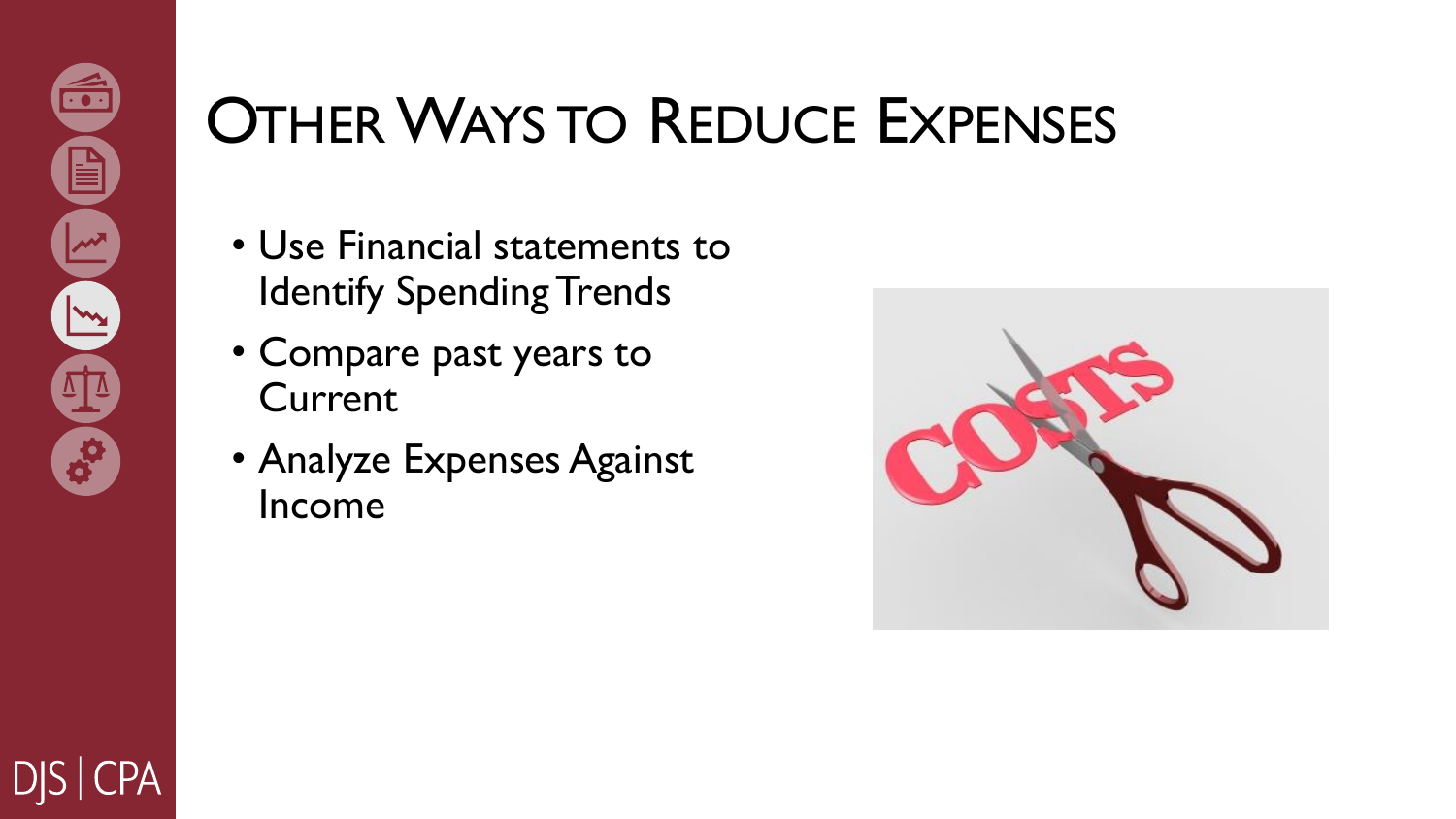#### FIRM PROFITS

Income statement shows the financial results of a law firm as a whole.

A profit does not mean that every matter was profitable.

Analyzing profits on a matter basis can help refine and manage the net profit of the firm.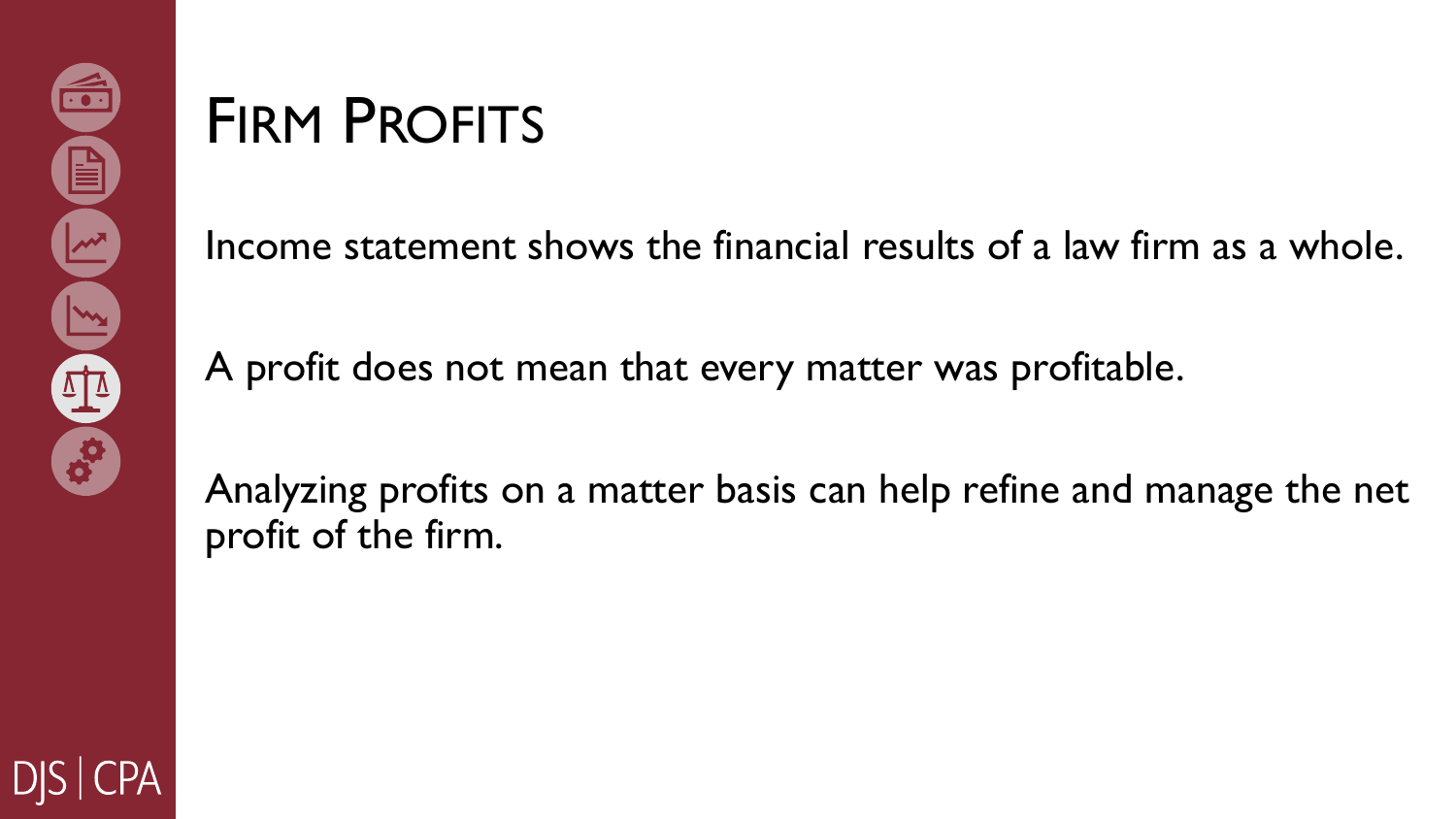### MATTER PROFITABILITY

*What is matter profitability?*

The amount of money earned on a specific matter

How is that determined?

Impact of timekeeper productivity

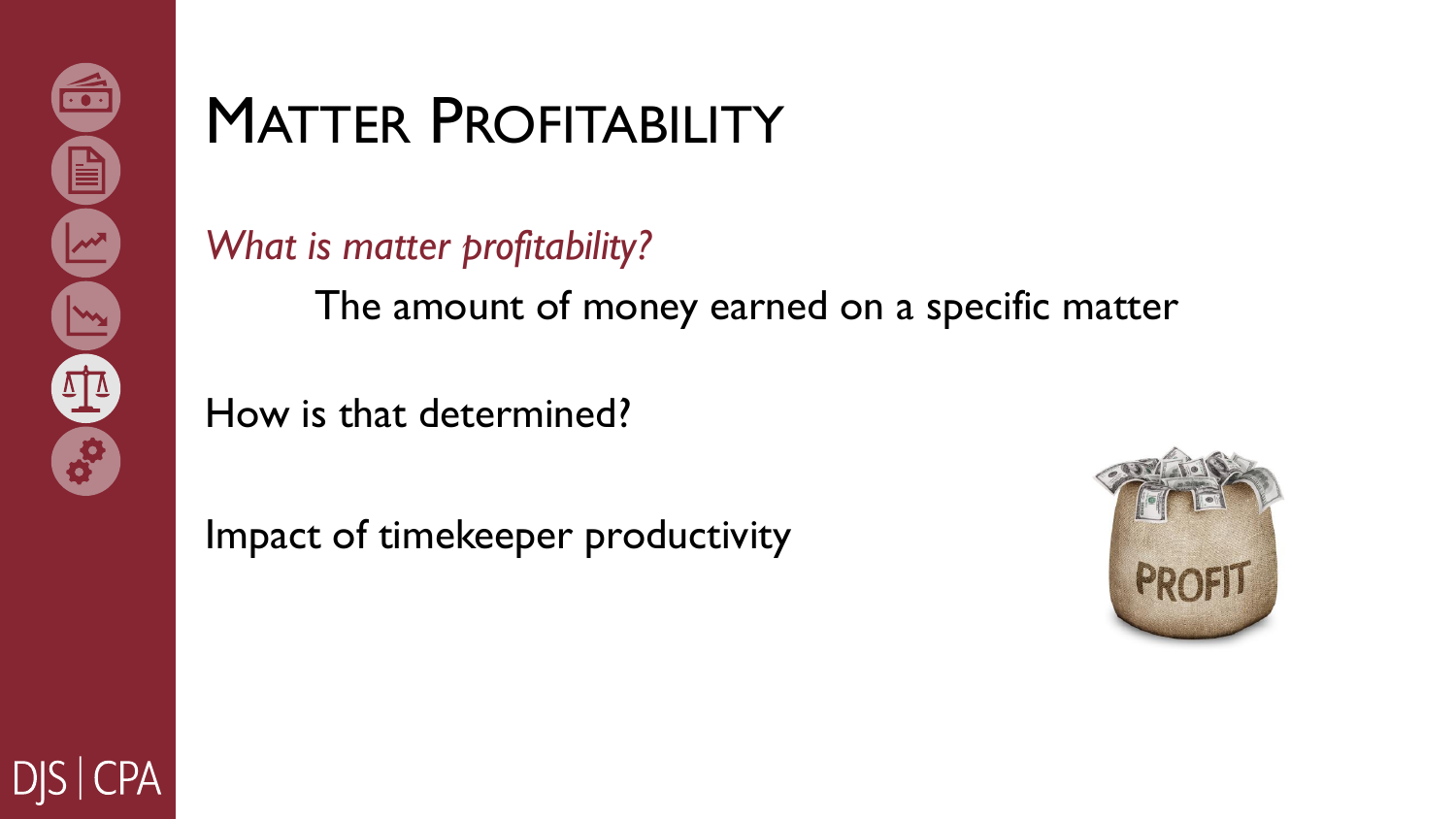## HOW TO MEASURE MATTER PROFITABILITY

- Attorney productivity
- Analyze the types of law or the type of client
- Can expenses be better managed?
- How fast are your invoices being paid each month?
- Are you taking advantage of the data within your financial management system to evaluate what needs to be improved to increase your profitability?
- "RULES of law firm profitability"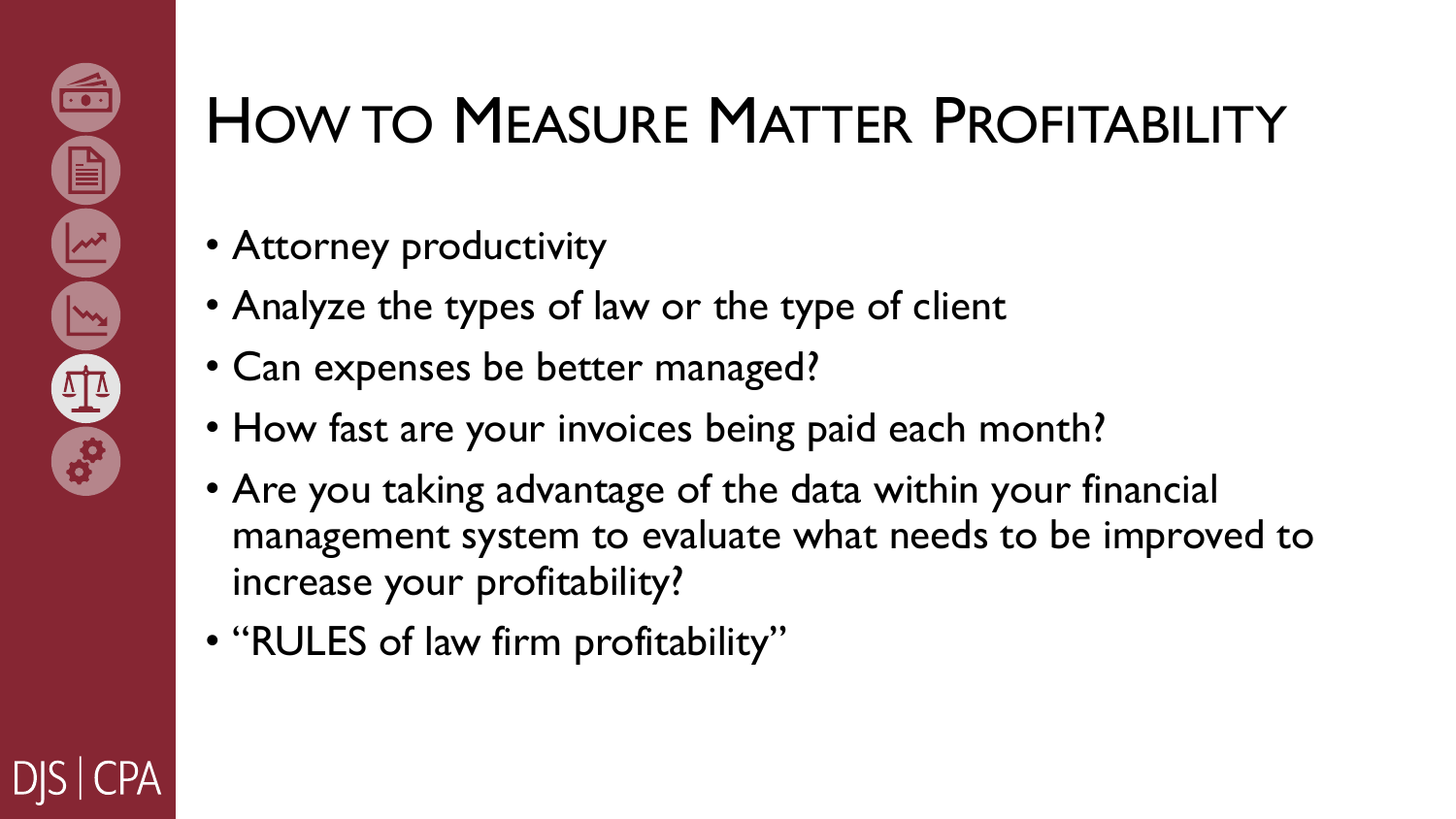## DETERMINING THE COST OF A CASE

#### • Time Tracking

- All lawyers must enter all time in order to accurately determine profitability
- Even non-billable or no charge time entries
- Time must be entered even for fixed fee matters
- Time Worked
	- All time worked on file must be entered
	- Time reductions must be accounted for
	- Non-billable time is as important as billable time

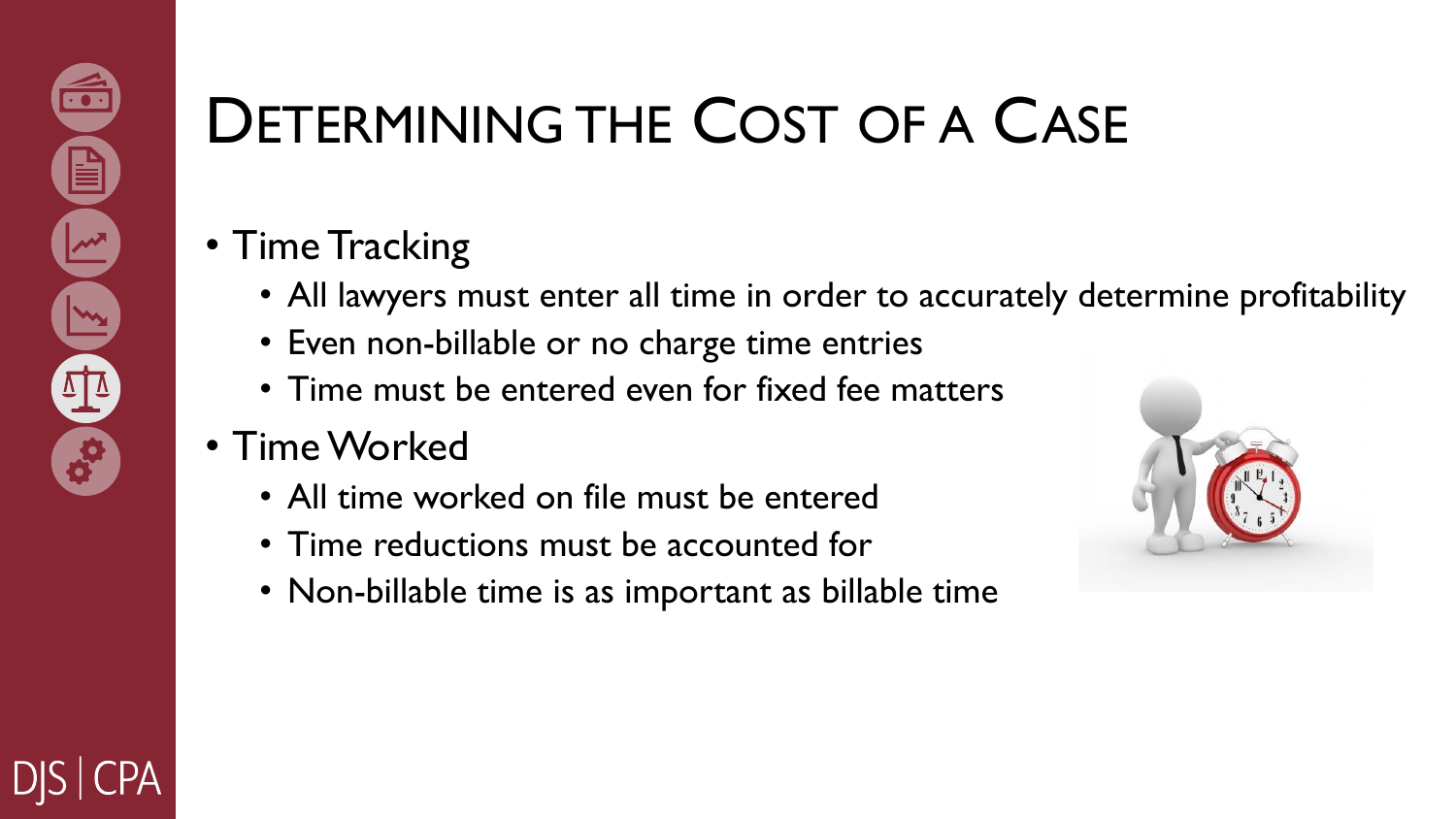#### TIME TRACKING

- Time Worked
- Time Billed
- Nonbillable Time on File
- Nonbillable Firm Time
- Nonbillable Personal Time
- Consider Time Entry Process
	- Time Required Enter Billable time
	- Mobility

|                   |                             |                                     |                        |            |                     |                                   | √N                                |  |
|-------------------|-----------------------------|-------------------------------------|------------------------|------------|---------------------|-----------------------------------|-----------------------------------|--|
| $\overline{1}$    | <b>Company Time Sheet</b>   |                                     |                        |            |                     |                                   |                                   |  |
| ×                 | <b>Therapist Name:</b>      |                                     |                        |            |                     |                                   |                                   |  |
|                   | Invoice Period:             |                                     |                        |            |                     |                                   |                                   |  |
|                   | <b>Marit</b><br>Tal Name OI | <b>Cilent</b><br>Last Name <b>D</b> | <b>DIVOR</b>           | coation m/ | Time in             |                                   | Thre One Hours Worked, Convention |  |
|                   | <b>Purcher</b>              |                                     | Dasi 33 2017 Center    |            |                     | <b>COLORADO DE LA COLORADO DE</b> | 800                               |  |
|                   | <b>Jacos</b>                |                                     | May 21, 2017 Dome:     |            | <b>UEST THE WAY</b> | 418100394                         | ty his                            |  |
|                   | <b>Justai</b>               | м                                   | June 11, 2017, Contex  |            | <b>BUSCART AND</b>  | 4.30.00 PM                        | $H + D$                           |  |
| 15                | Tom                         | ā                                   | July 12, 2017 Home     |            | 2 80 00 PM          | 0.00.00 PM                        | 8.50                              |  |
| 33                | Tom                         | n                                   | JUN 13, 2017, Home     |            | 120120-007          | 0.00100.097                       | 1.80                              |  |
|                   | 12 Choster                  |                                     | August 12, 2017 Center |            | <b>FOR DECIME</b>   | 718100 W                          | 330                               |  |
|                   | 13 Justair                  |                                     | August 14, 2017 Home   |            | 1.50.00 PM          | <b>B 00.00 PM</b>                 | 4.50                              |  |
| 14                |                             |                                     |                        |            |                     |                                   | 0.00                              |  |
| <b>CONTRACTOR</b> |                             |                                     |                        |            |                     |                                   | <b>AND READY</b>                  |  |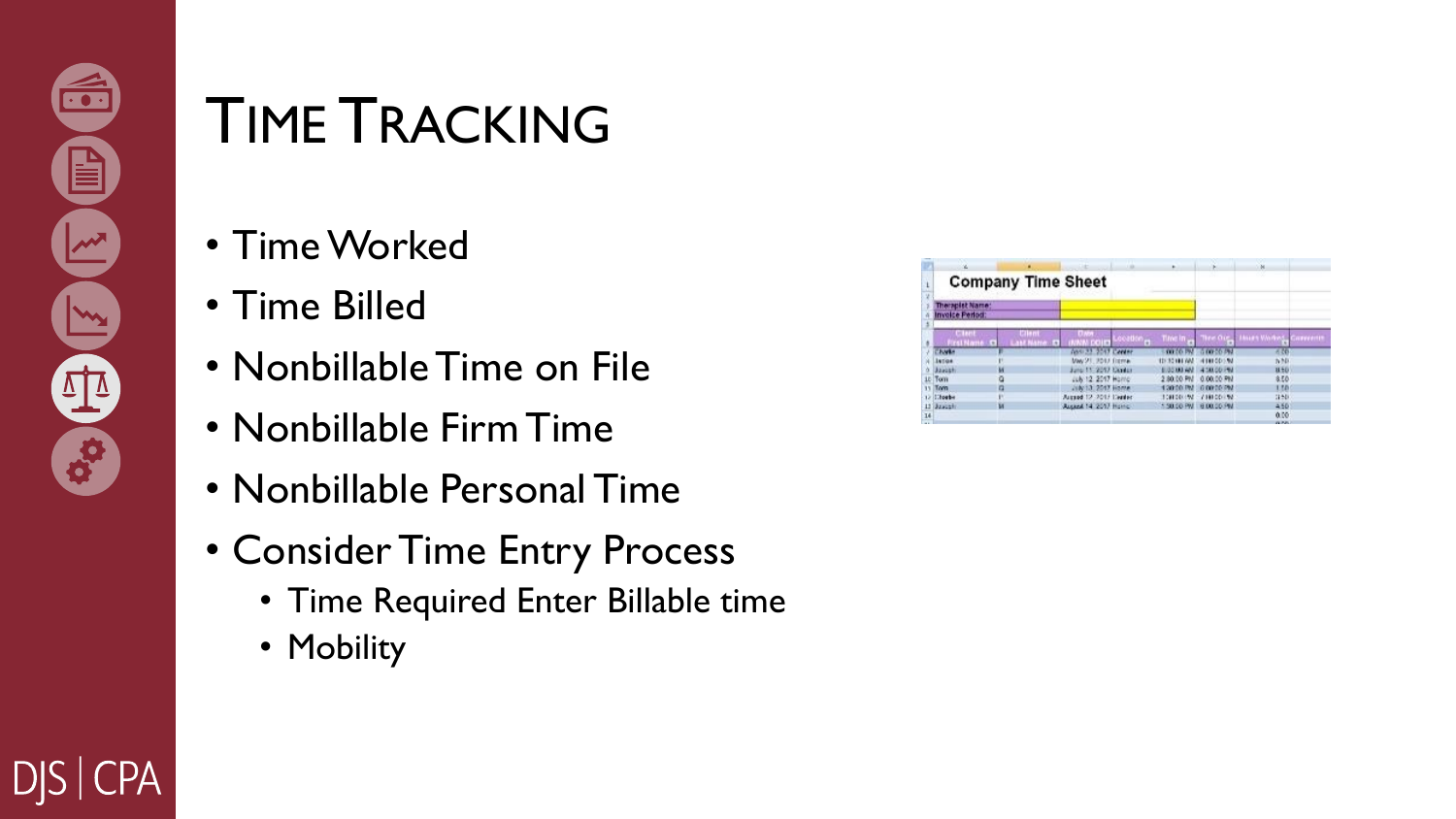## CLIENT DISBURSEMENTS

- *Hard Costs*  Actual money paid on behalf of client
	- Checks Paid
	- Charges on credit cards
	- Accounts payable (paid or unpaid)
- *Soft Costs*  Recoverable overhead costs
	- Postage
	- Long distance
	- Delivery
	- Photocopies

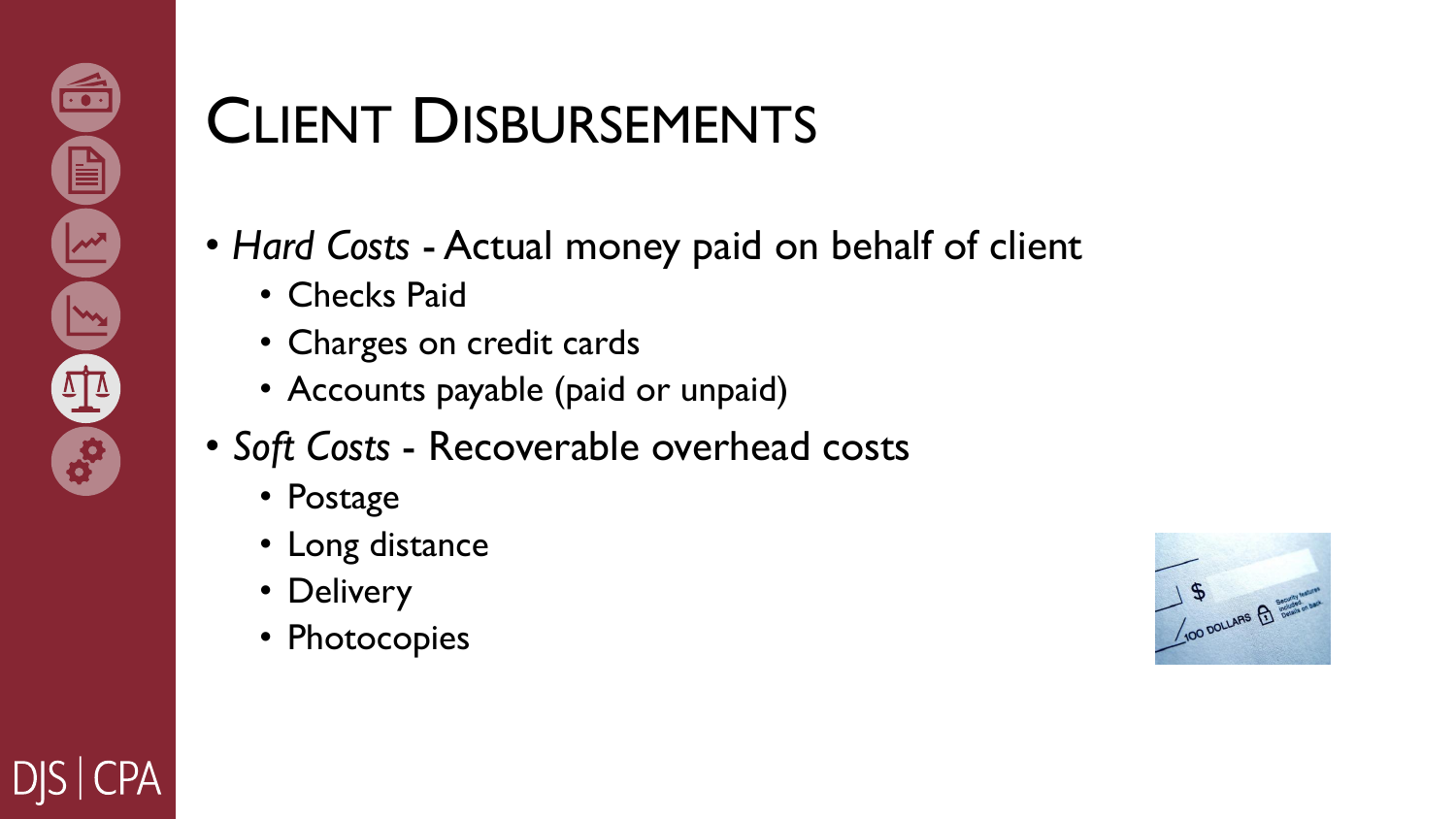## BILLING THE FILE

- Types of Billing Arrangements:
	- Hourly
	- Flat Fee Matters
	- Percentage of Settlement, Appraisal, etc.
	- Flat Fee with Limits then Hourly
	- Fixed Amount each month
	- Payment Schedule
	- Variable Hourly Rates
	- Rate Exceptions

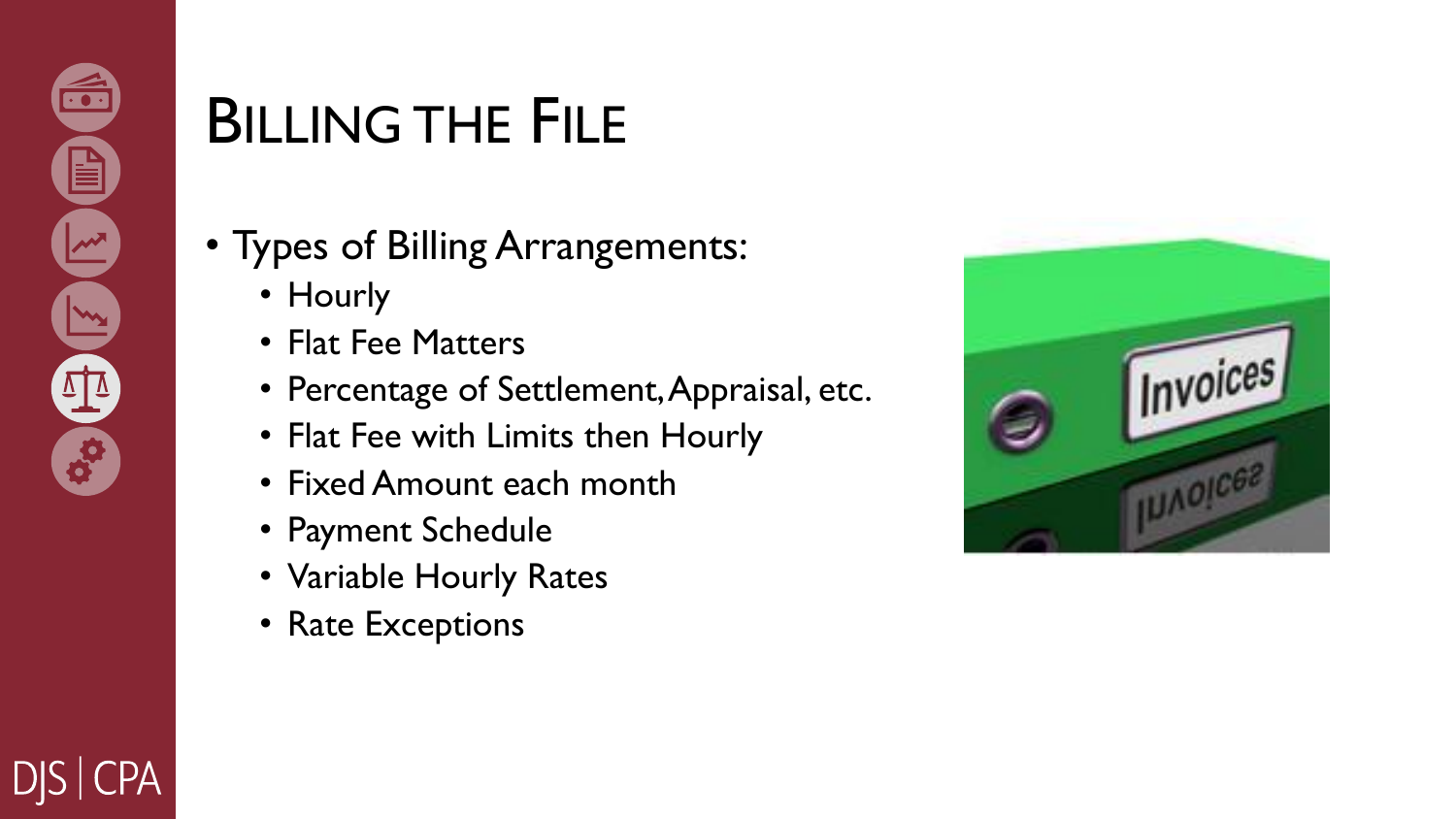### BILLING PROCESS

- Objectively Evaluate Billing Process
	- Timeliness of Sending bills
	- Cycle from Prebill to out the door
	- Delivery Method
	- Approvals
	- Edits
	- Presentation
	- Payment Options

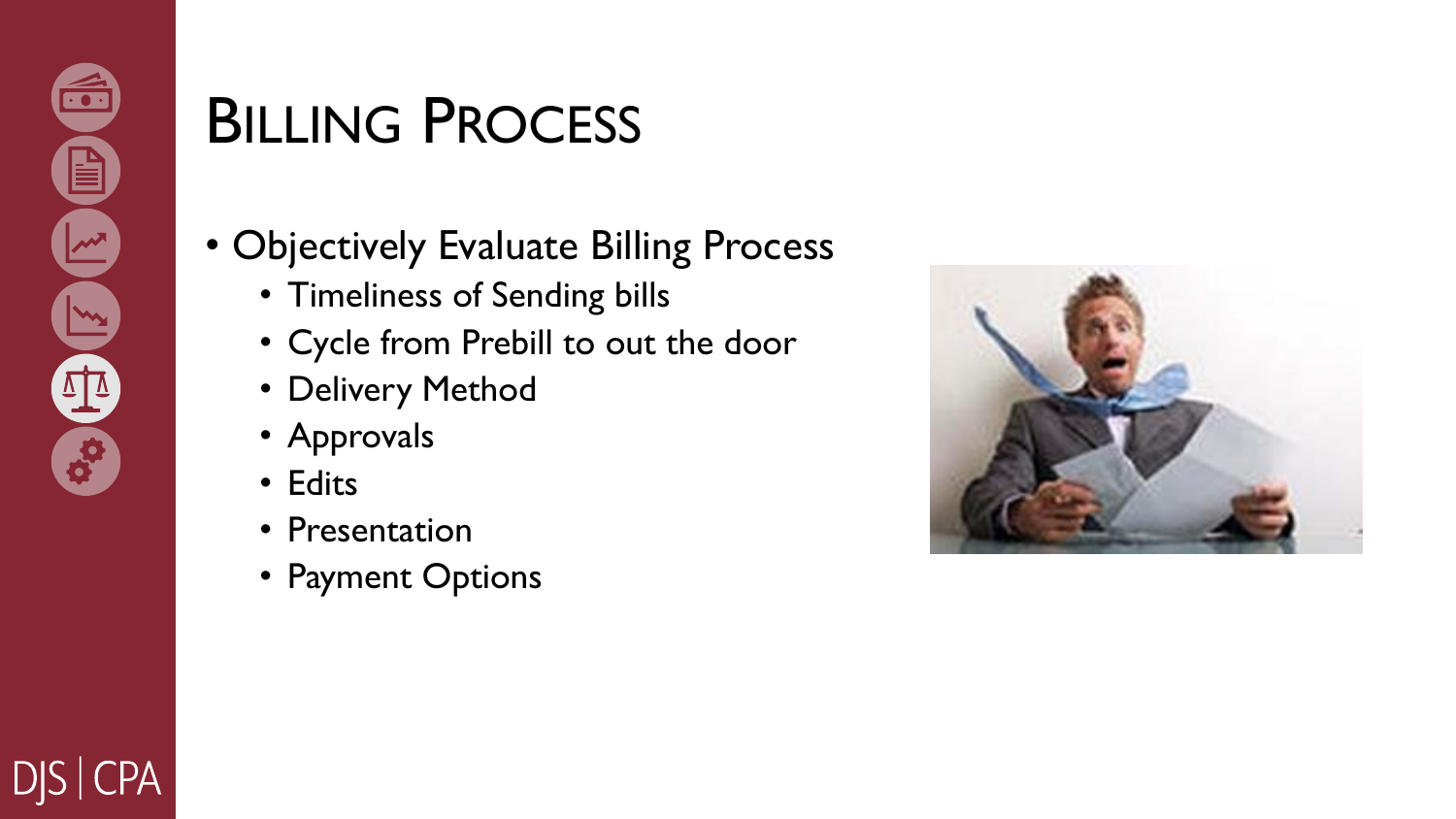#### BILLING

#### • Changes to Fees at time of billing

- Categorized
- Allocation method
- Changes to billed fees and client costs
	- Write down
	- Allocation Method
- Both will impact matter profitability.

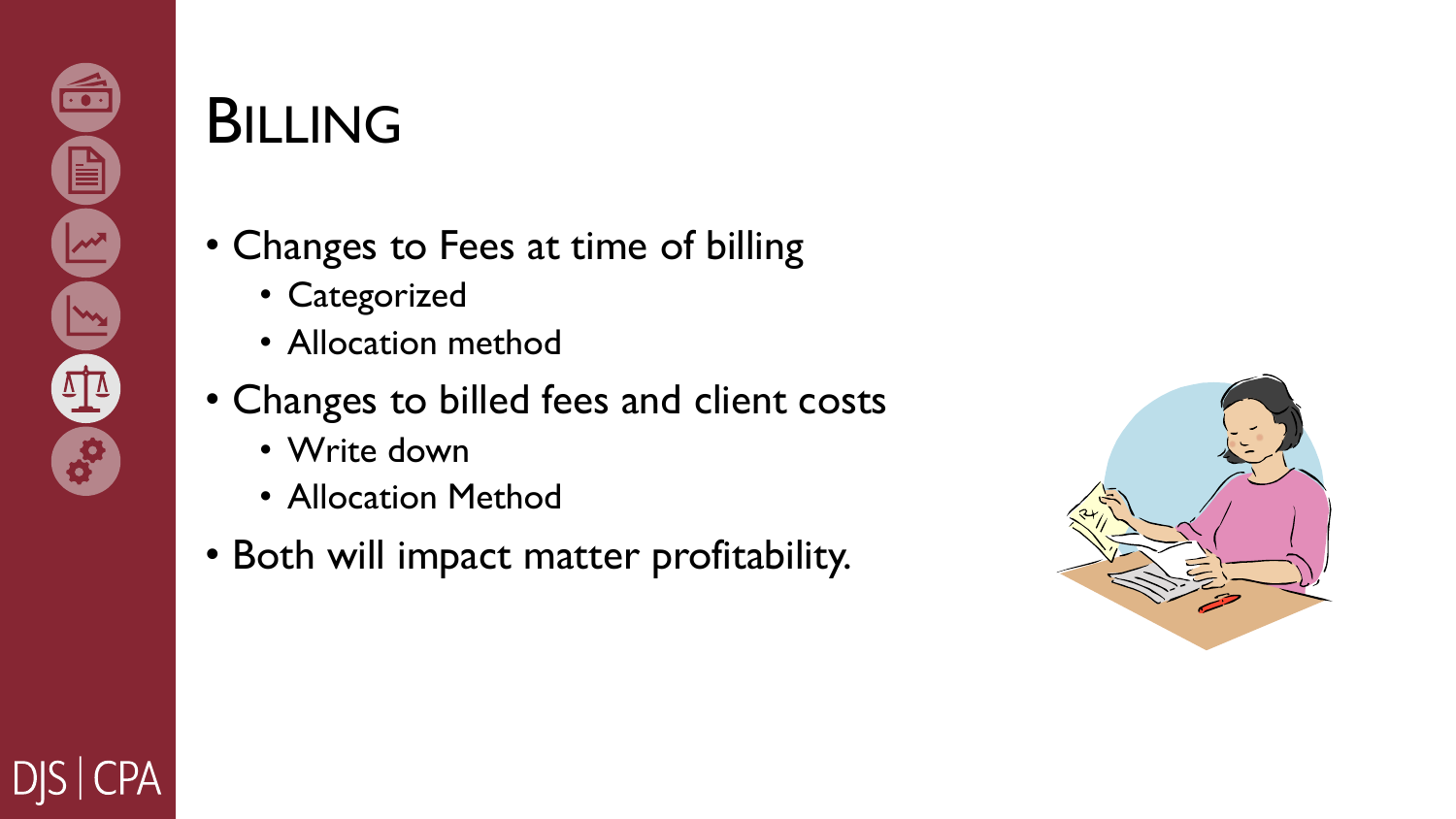## CALCULATING MATTER PROFITABILITY

Receipts (*Payments Received)*

- Time Worked (Billable & Nonbillable)
- Costs incurred, but not collected
- *= Matter Profitability*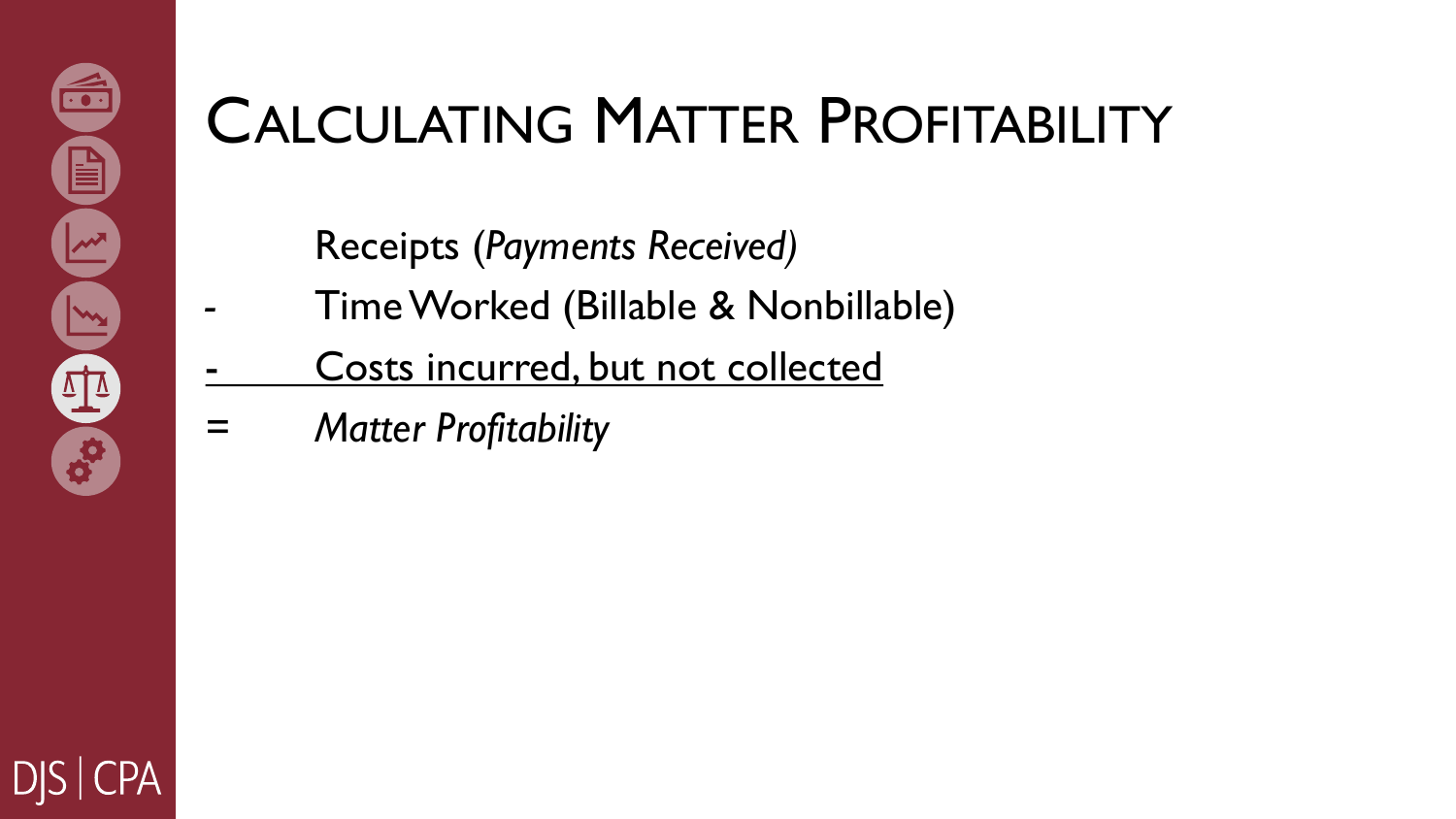### PROFITABILITY REPORTING

#### • Billing Realization

- Compare worked against billed
- Profit realized per time keeper
- Effective Rate per timekeeper
- Detail Adjustments or Write-Offs
- Useful for Flat Fee Matters [This Photo](https://fernandofranzini.wordpress.com/2015/07/09/jse-m4-desenvolvedor-de-relatorios-java/) by Unknown Author is licensed under [CC BY-SA](https://creativecommons.org/licenses/by-sa/3.0/)

| ă |  |  |
|---|--|--|
|   |  |  |
|   |  |  |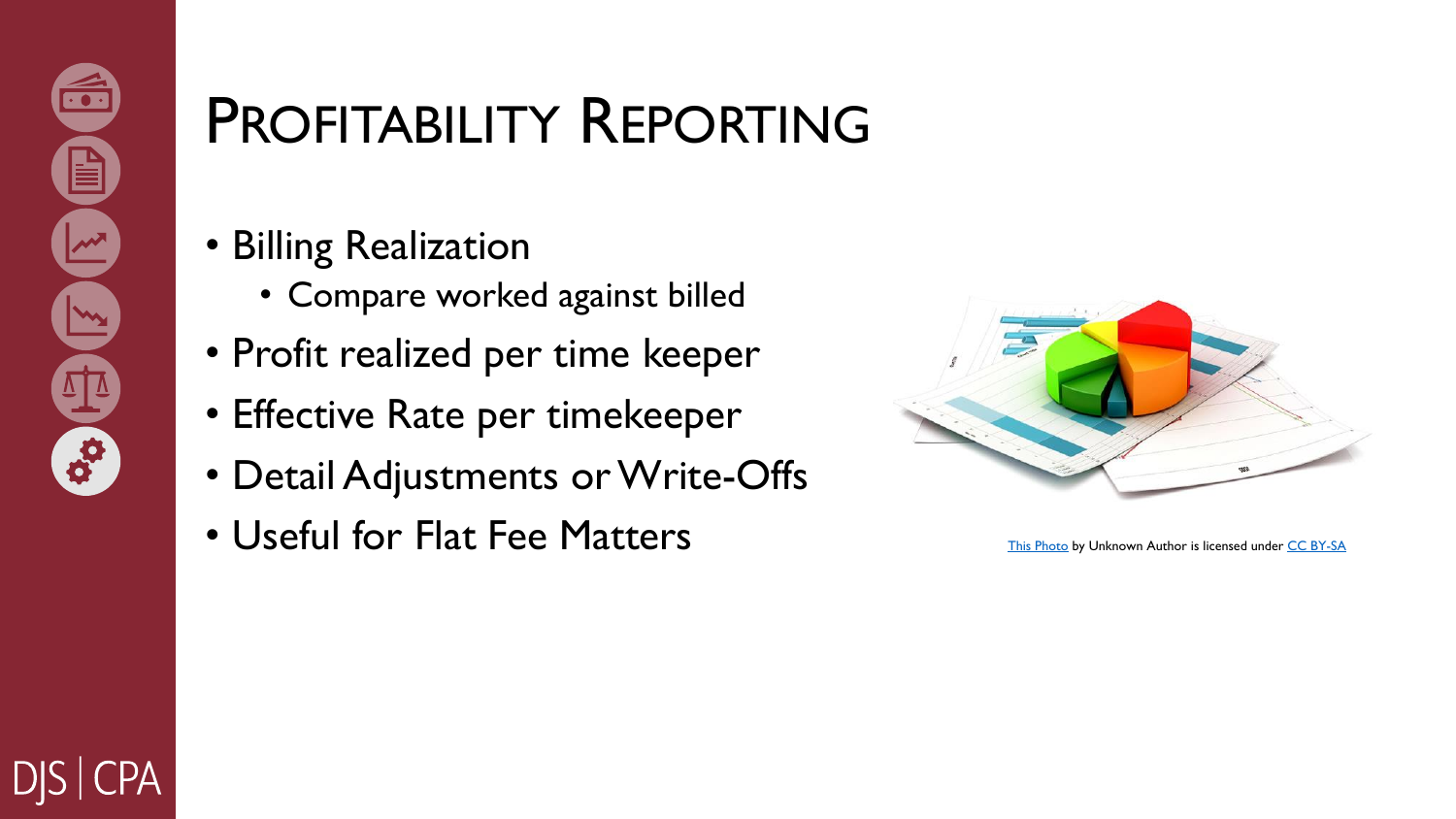### EVALUATE & MANAGE

#### • Establish Routine

- The more frequent information is analyzed the better to control
- Monthly is best or completion of case
- Minimum is Quarterly

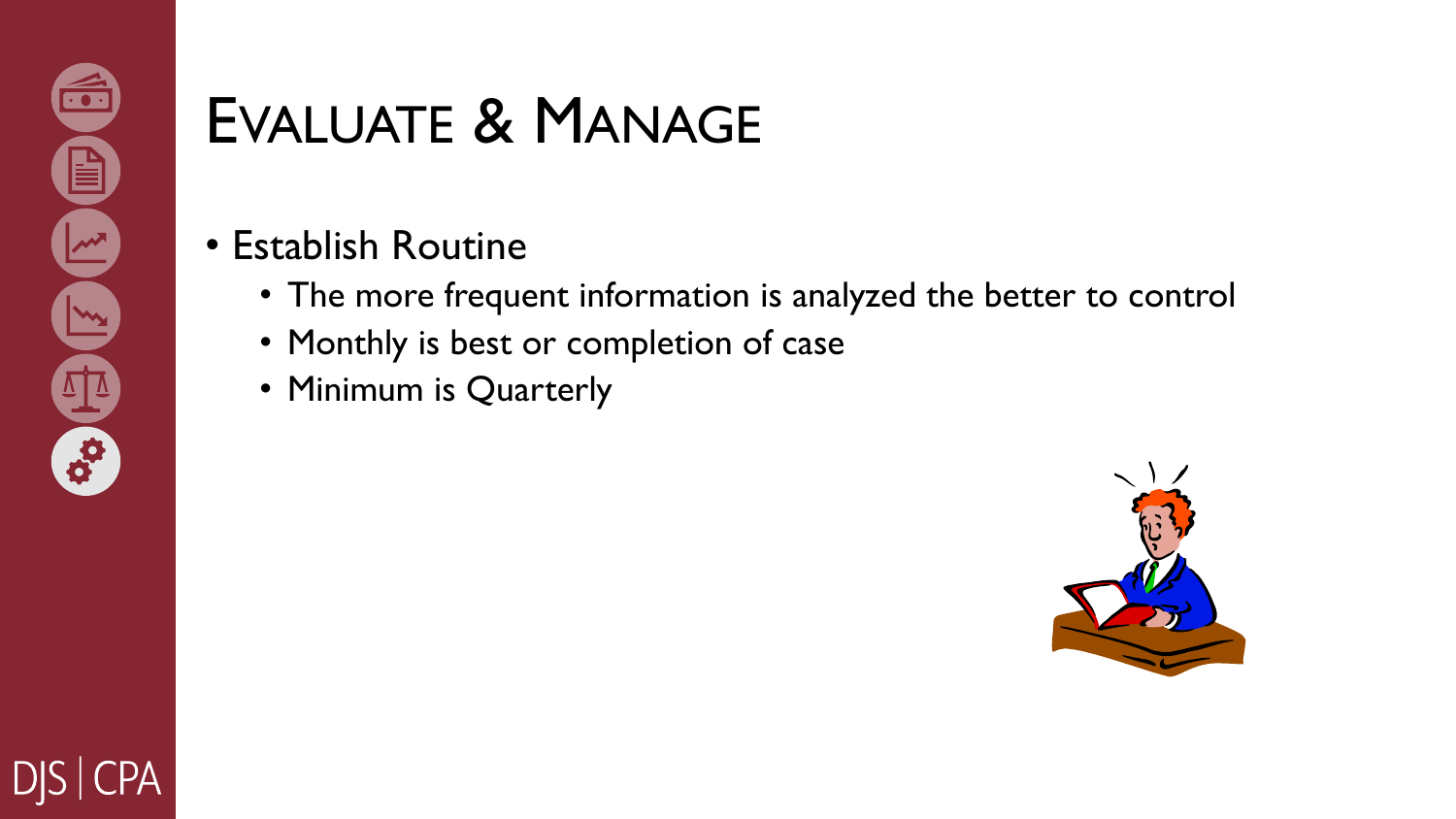#### MANAGE INCOME

- Budget Income
	- By Timekeeper
	- By Case
	- By Type of Law
- Forecast Income
	- Analyze past performance
		- Collection rates and timeliness
	- Analyze current open cases
	- Economic Indicators and forecasts

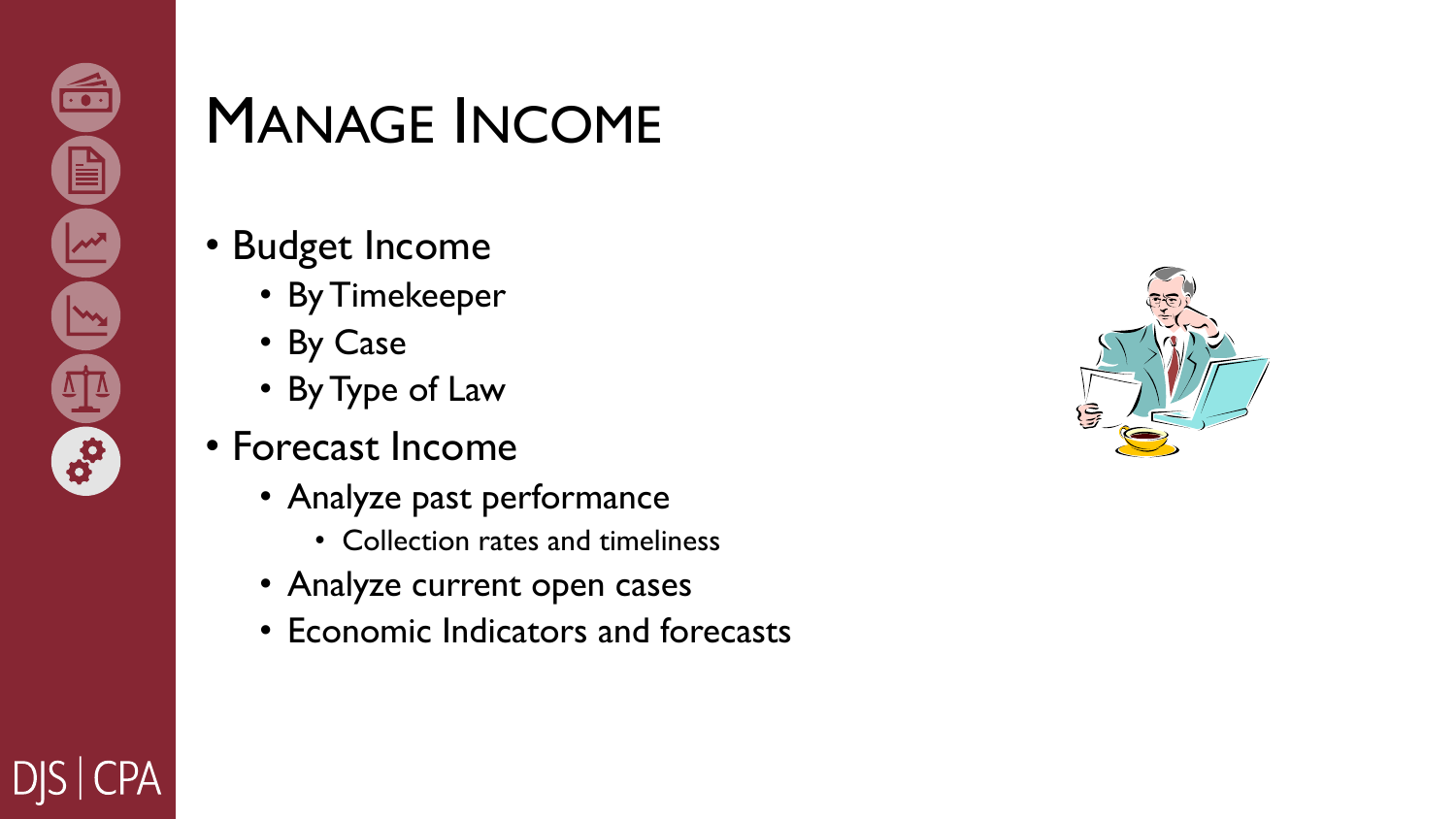## EVALUATE STAFFING & MANAGING TIMEKEEPERS

- *Evaluate Staffing*
	- Assign Timekeepers to work based on productivity
	- Reassign to avoid overload
	- Identify staff strengths and weaknesses

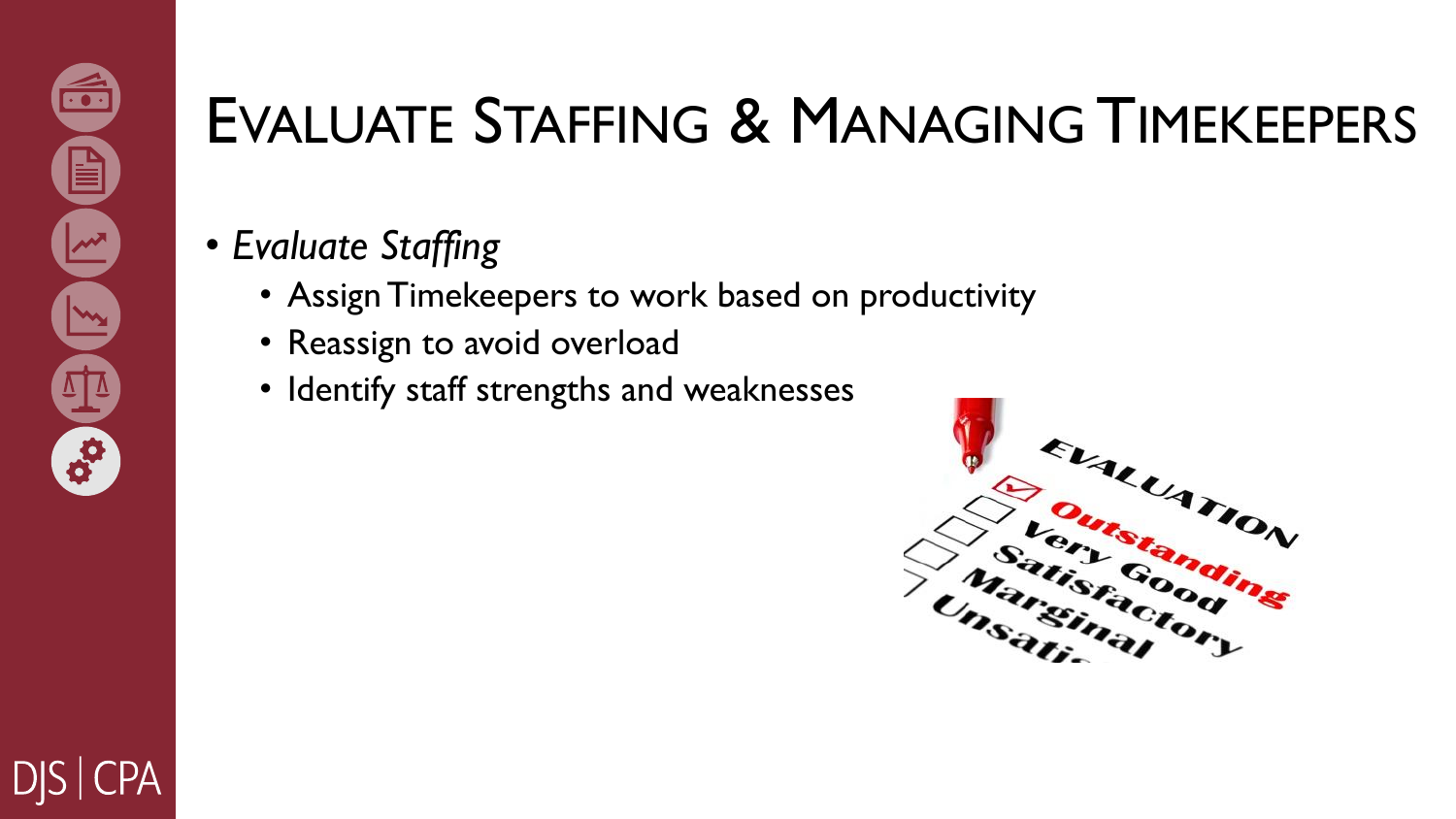### EVALUATE STAFFING & MANAGING TIMEKEEPERS

#### • *Managing Timekeepers*

- Lawyer Productivity
- Hours Worked vs. Billed
- Billed vs. Collected
- Write Offs, Courtesy Discounts
	- Electronic Billing Adjustments
	- Reason for Write offs/Adjustments
- Non-Billable Work

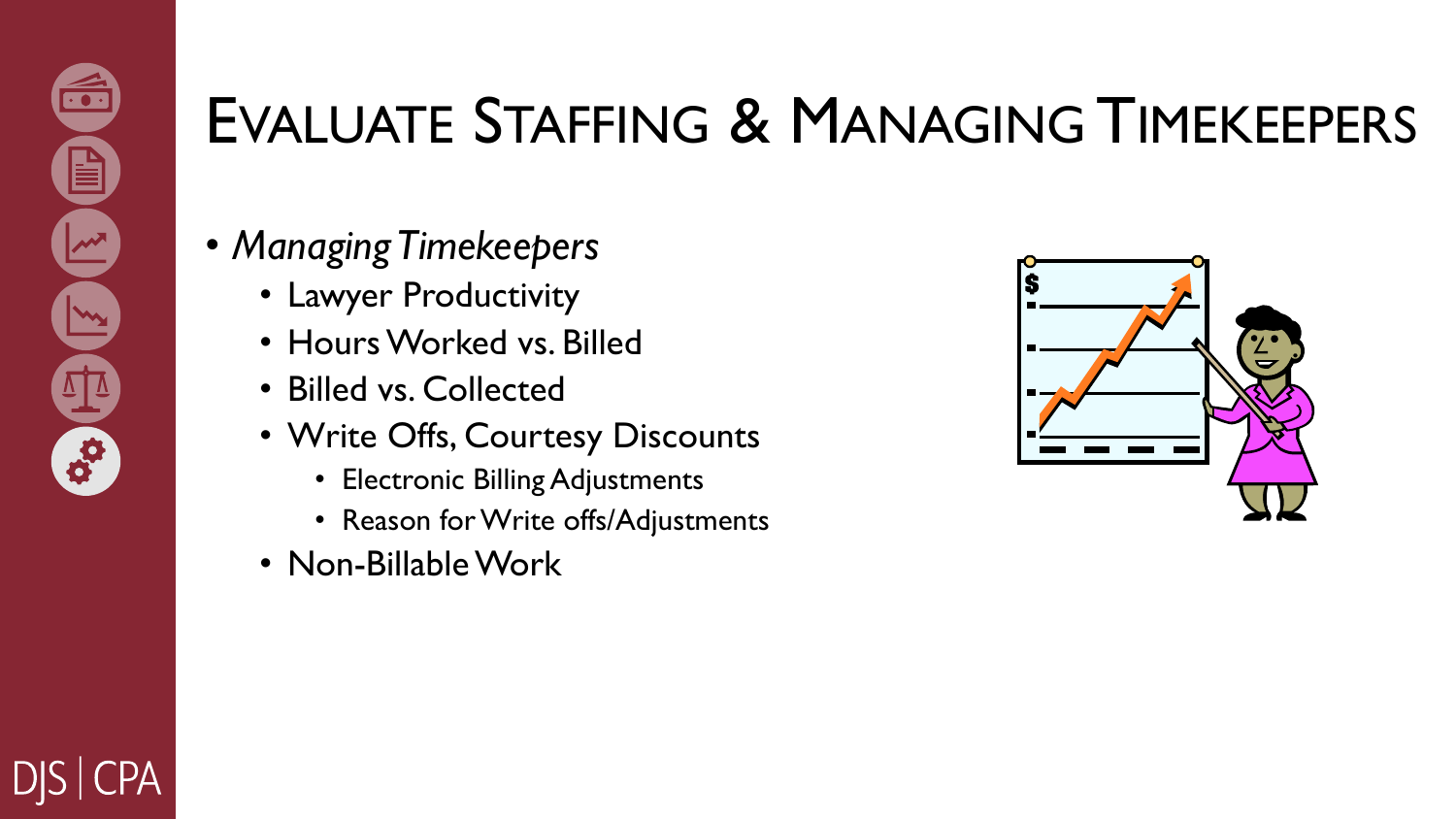### PROFITABILITY REPORTING

- Cost of the timekeeper
- Fees Earned vs. Timekeeper Compensation
- Compare to industry standards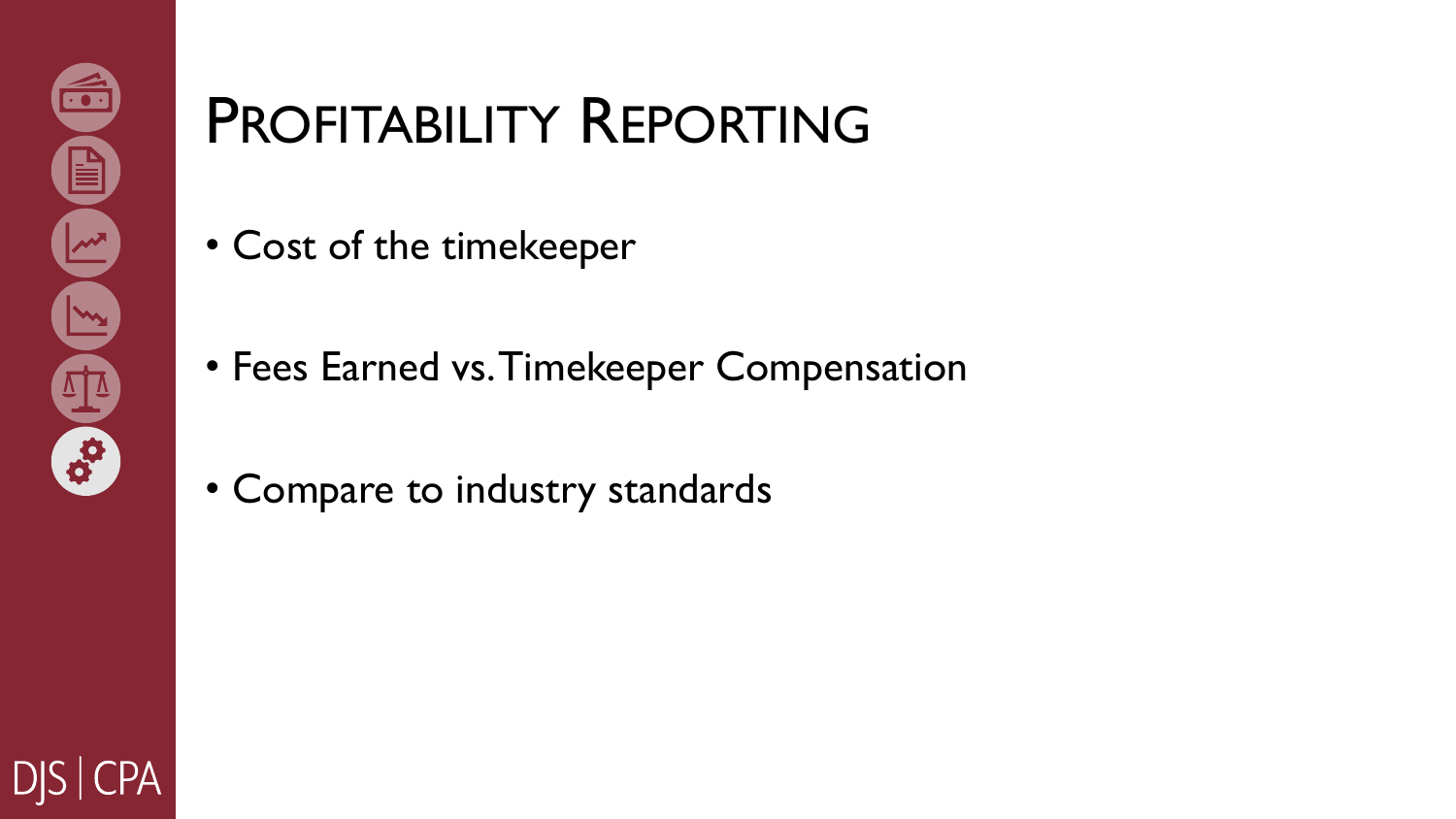### EVALUATING AND MANAGING PROFITABILITY

- Compare Actual to Budgets/Projections
- Identify Trends
- Consider Industry Trends or Statistics
- Economic Climate
- Make Changes
- Communication
- Marketing Changes

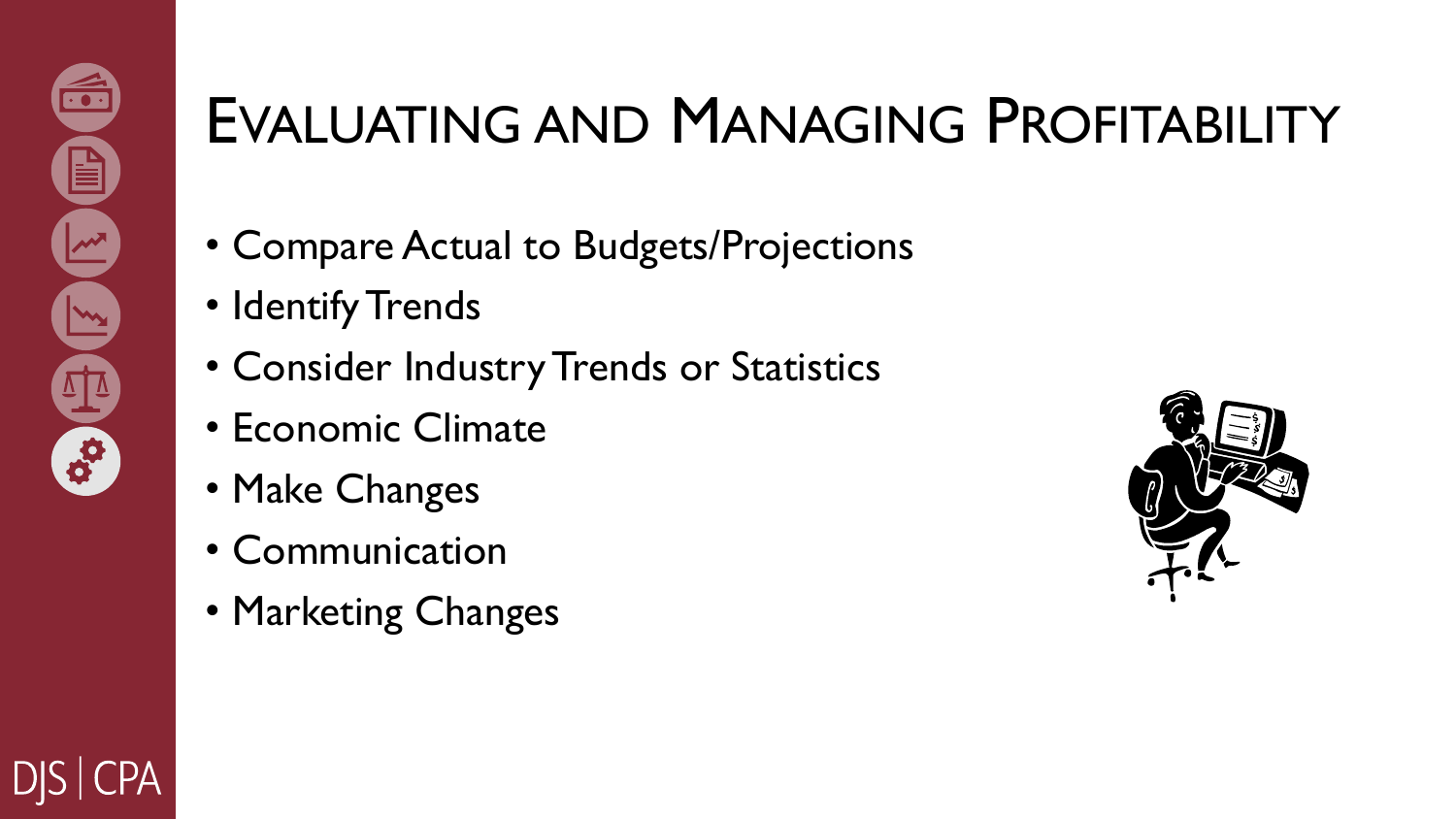### PRODUCTIVITY & PROFITABILITY

- Productivity does have an impact on profitability
	- How efficient are your timekeepers
	- Tools to increase productivity
	- How is time entered?
		- Ease
		- Timeliness
	- Document Storage and Retrieval
	- Scheduling
	- Communication

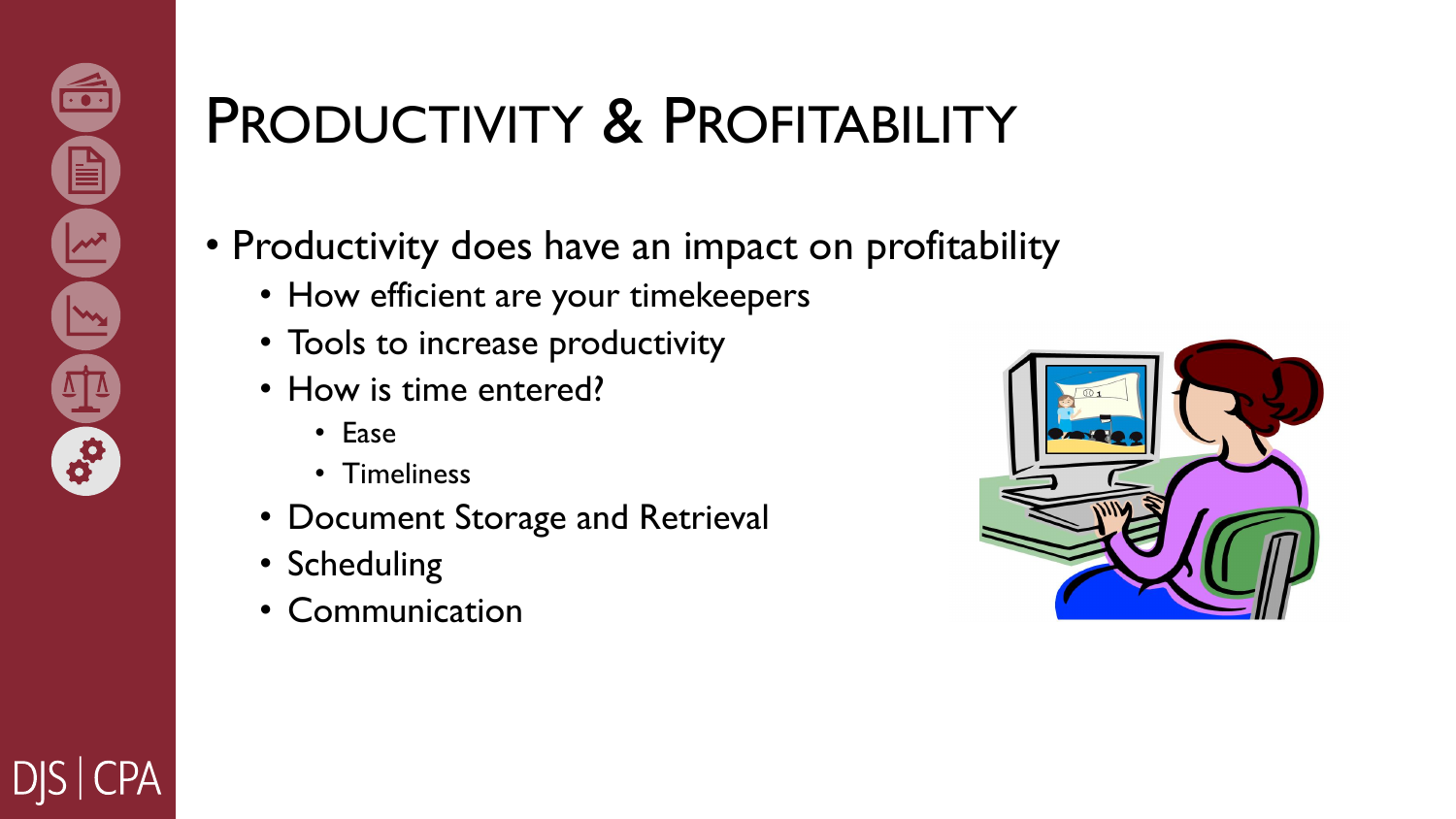### INCREASING TIMEKEEPER EFFICIENCY

#### • Tools:

- Document Management
- Calendaring
- Case notes
- Communications
- Contacts
- Remote Time Entry
- Research

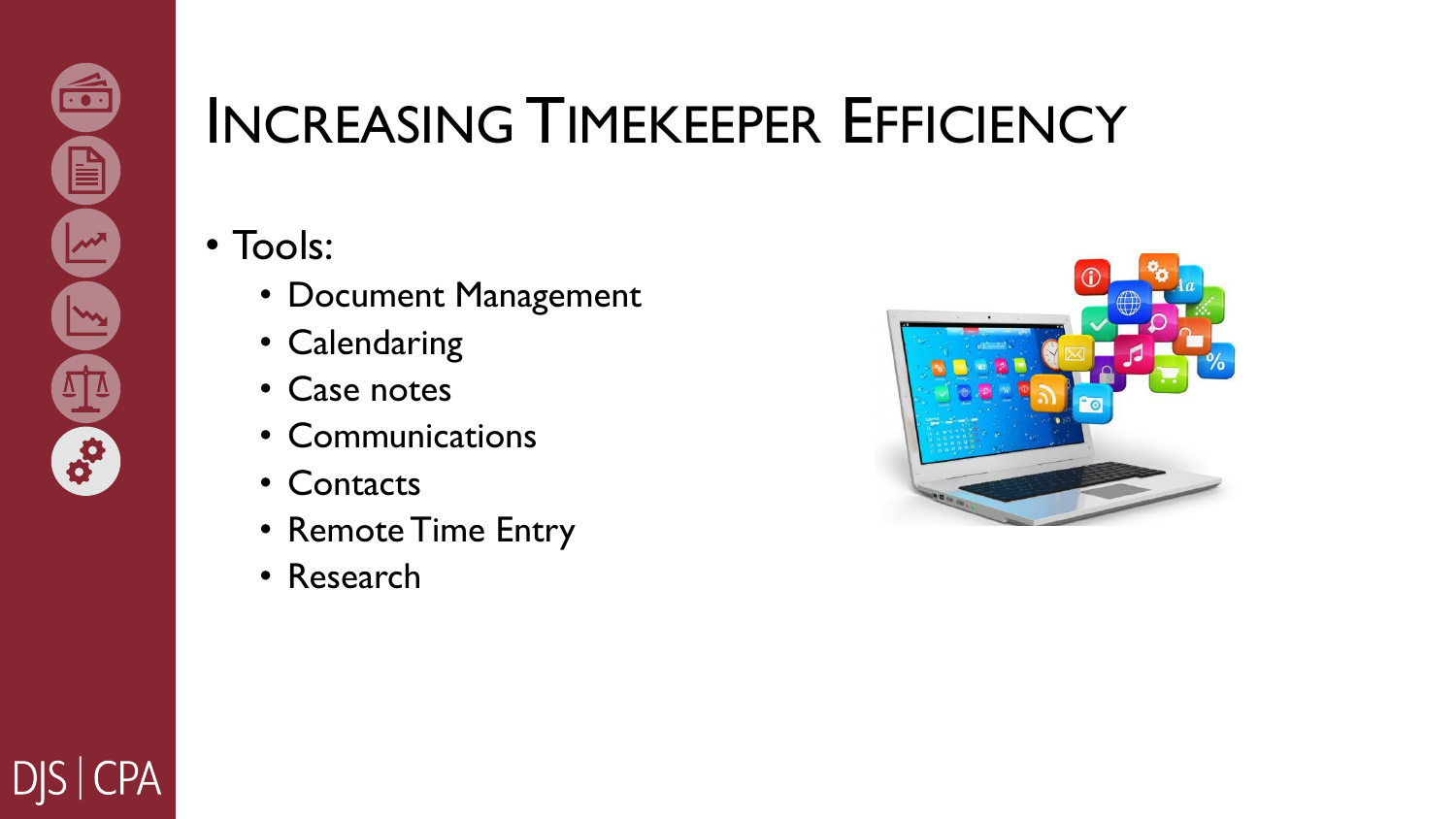## LEGAL OFFICE SOLUTIONS

Available Solutions Cloud vs. On-Premise Solutions All in One Practice Management vs. Billing Accounting Trust Accounting Type of law specific